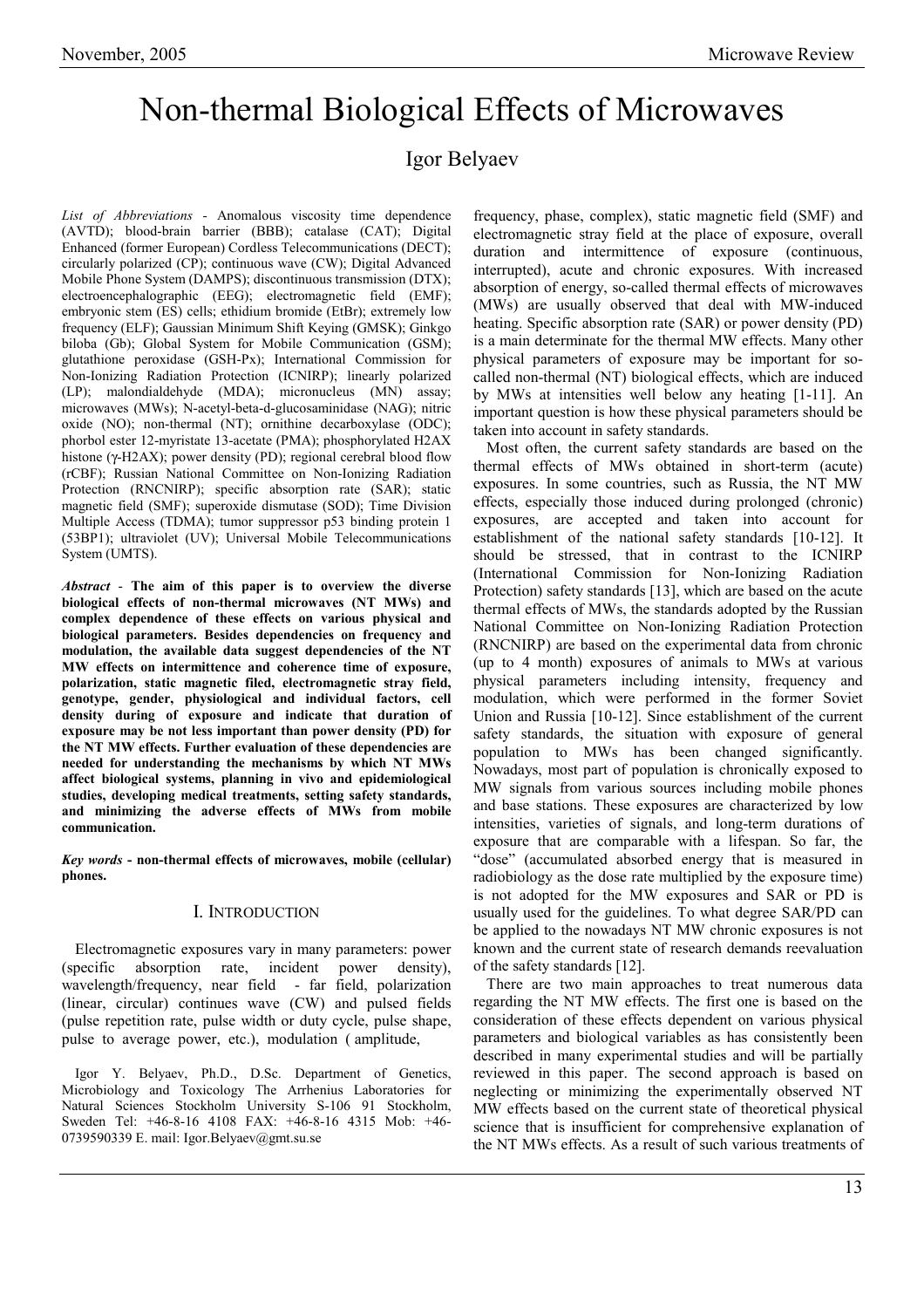the experimental data, the safety standards significantly, up to 1000 times, vary between countries.

The literature on the NT MW effects is very broad and this paper is not intended to be a comprehensive review of this literature. There are four lines of evidence for the NT MW effects: (1) altered cell responses in laboratory *in vitro* studies and results of chronic exposures *in vivo* studies [3, 11] (this review); (2) results of medical application of NT MWs in the former Soviet Union countries  $\begin{bmatrix} 4 & 7 & 14 & 15 \end{bmatrix}$ ; (3) hypersensitivity to electromagnetic fields (EMFs); (4) epidemiological studies suggesting increased risks of brain tumors, acoustic neuroma and T-cell lymphoma for the mobile phone users [16-18]. In this review, we will focus on the studies showing a complex dependence of the NT MW effects on various parameters.

#### II. EXPERIMENTAL STUDIES

Examples of diverse *in vitro* biological effects of NT MWs in the frequency range as used in mobile communication and at intensities below ICNIRP restrictions are given in Table 1.

The first data on the NT effects of MWs in so-called millimeter range (wavelength 1-10 mm in vacuum) was obtained by Vilenskaya and co-authors [19] and Devyatkov [20]. Important regularities of the NT MW effects such as "resonance-type" dependence on frequency and "effective intensity windows", were found in these studies as previously reviewed [2, 7-9, 21-23]. The first investigations of the NT MW effects at lower frequency ranges were performed by Blackman and colleagues [24-26] and Adey with colleagues [27, 28]. Theses groups found dependence of the NT MW effects on modulation. Since that time, other groups have confirmed the main findings of these pioneering studies as will be reviewed below.

#### III. FREQUENCY WINDOWS

Effects of NT MWs on repair of radiation-induced DNA breaks in *E. coli* K12 AB1157 were studied by the method of anomalous viscosity time dependence (AVTD) [29]. The AVTD method is a sensitive technique to detect changes in conformation of nucleoids induced by both genotoxic and stress factors [30-35]. Significant inhibition of DNA repair was found when X-irradiated cells were exposed to MWs within the frequency ranges of 51.62-51.84 GHz and 41.25-41.50 GHz. The effects were observed within two "frequency" windows" displaying a pronounced resonance character in each with the resonance frequencies of 51.755 GHz and 41.32 GHz, respectively [29, 36]. These MW effects could not be explained by heating.

The resonance frequency of 51.755 GHz was stable within the error of measurements,  $\pm 1$  MHz, as PD decreased from  $3.10^{-3}$  to  $10^{-19}$  W/cm<sup>2</sup> [30, 36]. However, the half-width of the resonance decreased from 100 MHz to 3 MHz. This sharp narrowing of the 51.755 GHz resonance was followed by an emergence of new resonances, 51.675+0.001, 51.805+0.002, and 51.835 $\pm$ 0.005 GHz, as PD decreased from 3·10<sup>-3</sup> to 10<sup>-7</sup>  $W/cm<sup>2</sup>$  [30, 37]. The half-widths of all these resonances including the main one,  $51.755 \pm 0.001$  GHz, were about 10

MHz at the PD of  $10^{-10}$  W/cm<sup>2</sup>. These data were interpreted as a splitting of the main resonance 51.755 GHz in the MW field [30]. The MW effects were studied at different PDs and several frequencies around the resonance frequency of 51.675 GHz. This resonance frequency was found to be stable,  $\pm 1$ MHz, within the PD range of  $10^{-18}$  -  $10^{-8}$  W/cm<sup>2</sup>. Along with disappearance of the 51.675 GHz resonance response at the sub-thermal PD of  $10^{-6}$  -  $10^{-3}$  W/cm<sup>2</sup>, a new resonance effect arose at  $51.688 \pm 0.002$  GHz [37]. This resonance frequency was also stable within the PD range studied. Taken together, these data strongly suggested a sharp rearrangement of frequency spectra of MW action, which was induced by the sub-thermal MWs. The half-widths of three resonances studied depended on PD, changing either from 2-3 MHz to 16-17 MHz (51.675 GHz and 51.668 GHz resonances) or from 2-3 MHz to 100 MHz (51.755 GHz resonance) [30, 37]. These data indicated that different dependencies of half-width on PD might be expected at various resonance frequencies.

Significant narrowing in resonance response was found when studying the growth rate in yeast cells [38] and chromatin conformation in thymocytes of rats [39]. In the Gründler's study, the half-width decreased from 16 MHz to 4 MHz as PD decreased from  $10^{-2}$  to  $10^{-12}$  W/cm<sup>2</sup> [38].

The results of these studies with different cell types indicate that narrowing of the resonance upon decrease in PD is one of the general regularities in cell response to NT MWs. This regularity suggests that many coupled oscillators are involved non-linearly in the response of living cells to NT MWs as has been predicted by Fröhlich [40].

Gapeev and co-authors studied effects of MW exposure on the respiratory burst induced by calcium ionophore A23187 and phorbol ester 12-myristate 13-acetate (PMA) in the peritoneal neutrophils of mice [41]. MWs at the PD of 50  $\mu$ W/cm<sup>2</sup> inhibited the respiratory burst. MW effect depended on frequency and was maximal at the frequency of 41.95 GHz.

Based on the extrapolation from the data obtained in the extremely high frequency range (30-300 GHz), the values for half-width of resonances at the frequency range of mobile phones (0.9–2 GHz) were estimated to be 1-10 MHz [35]. Effects of GSM (Global System for Mobile Communication) MWs on chromatin conformation and 53BP1 (tumor suppressor p53 binding protein 1)/γ-H2AX (phosphorylated H2AX histone) DNA repair foci in human lymphocytes were studied in this frequency range [33-35]. Dependence of these MW effects on carrier frequency was observed [33, 35]. This dependence was recently replicated in independent set of experiments with lymphocytes from twenty persons in total [33, 42].

Tkalec and colleagues exposed duckweed (*Lemna minor L.*) to MWs at the frequencies of 400, 900, and 1900 MHz [43]. The growth of plants exposed for 2 h to the 23 V/m electric field of 900 MHz significantly decreased in comparison with the control, while an electric field of the same strength but at 400 MHz did not have such effect. A modulated field at 900 MHz strongly inhibited the growth, while at 400 MHz modulation did not influence the growth significantly. At both frequencies, a longer exposure mostly decreased the growth and the highest electric field (390 V/m) strongly inhibited the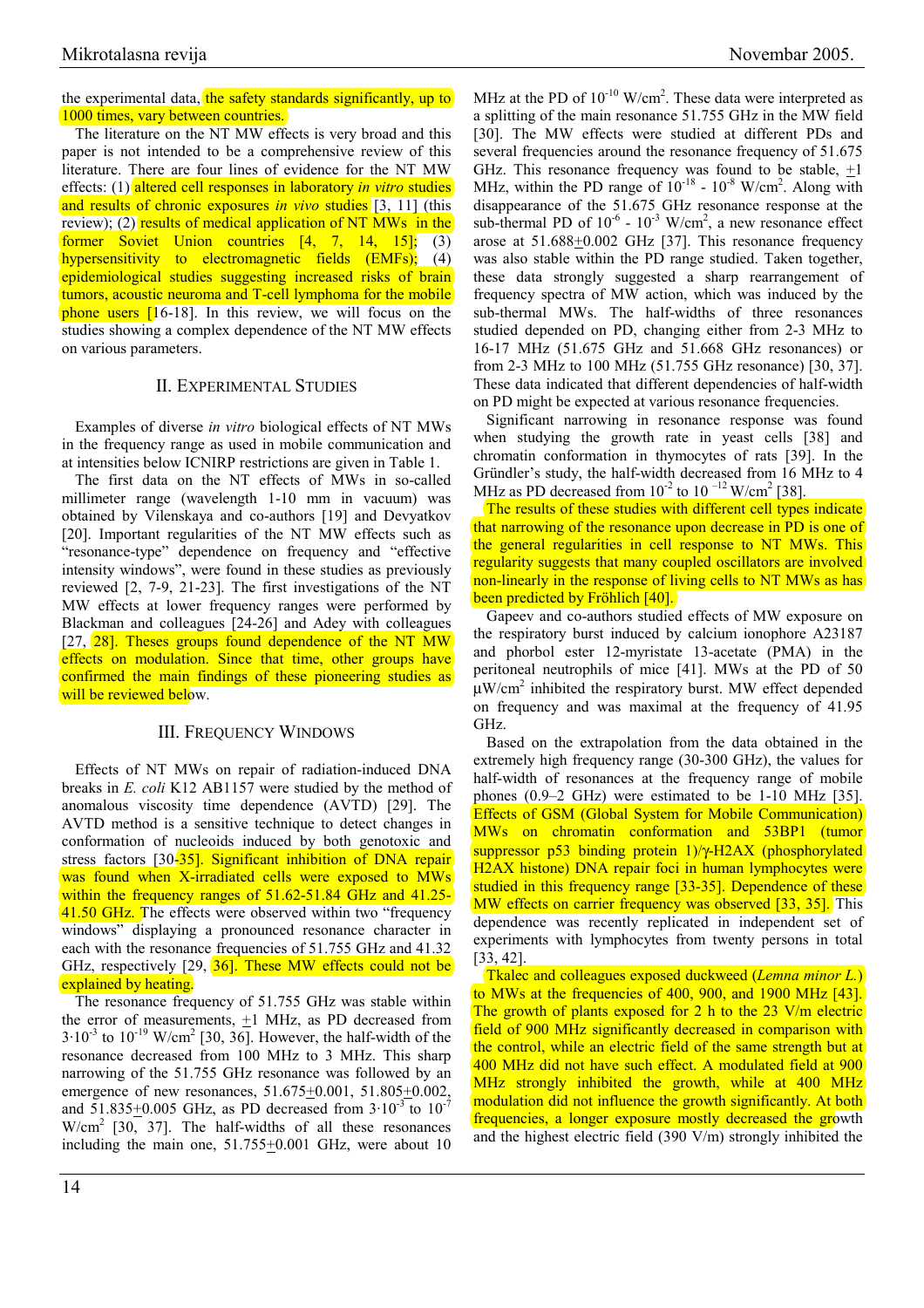growth. Exposure of plants to lower field strength  $(10 \text{ V/m})$ for 14 h caused significant decrease at 400 and 1900 MHz while 900 MHz did not influence the growth. Peroxidase activity in exposed plants varied, depending on the exposure characteristics. Observed changes were mostly small, except in plants exposed for 2 h to 41 V/m at 900 MHz where a significant increase (41%) was found. Authors concluded that MWs might influence plant growth and, to some extent, peroxidase activity. However, the effects of MWs strongly depended on the characteristics of the field exposure such as frequency and modulation.

#### IV. POWER WINDOWS

It was found that the NT MW effects are observed within specific PD "windows" [20]. This type of PD dependence for the MW effects was observed in several following studies as previously reviewed [7-9, 21-23].

The data obtained in experiments with *E coli* cells and rat thymocytes provided new evidence for this type of PD dependence [30, 37, 39, 44]. Window-like PD dependences of the MW effects were observed at different resonance frequencies. The most striking PD window was found at the resonance frequency of 51.755 GHz [30]. When exposing *E. coli* cells at the cell density of  $4.10^8$  cell/ml, the effect reached saturation at the PD of  $10^{-18}$ - $10^{-17}$  W/cm<sup>2</sup> and did not change up to PD of  $10^{-3}$  W/cm<sup>2</sup>. In these experiments, the direct measurements of PD below  $10^{-7}$  W/cm<sup>2</sup> were not available and lower PDs were obtained using calibrated attenuators. Therefore, some uncertainty in the evaluation of the lowest PDs was possible. The background MW radiation in this frequency range has been estimated as  $10^{-21}$ - $10^{-19}$  W/m<sup>2</sup>/Hz [45]. Based on the experimentally determined half-width of the 51.755 GHz resonance, 1 MHz [30], the background PD was estimated as  $10^{-19}$ - $10^{-17}$  W/cm<sup>2</sup> within the 51.755 GHz resonance. The resonance MW effects on *E. coli* cells were observed at PD very close to the estimated background value [30, 37, 46-48]. The data suggested that the PD dependence of MW effect at specific resonance frequencies might have a threshold comparable with the background level.

Dependence of the MW effect on PD at one of the resonance frequencies, 51.675 GHz, had the shape of "window" in the PD range from  $10^{-18}$  to  $10^{-8}$  W/cm<sup>2</sup> [37]. It is interesting, that no MW effect was observed at sub-thermal and thermal PDs at this resonance frequency. This type of PD dependence clearly indicated non-thermal mechanism of the MW effects observed. The position of the PD window varied between different resonance frequencies and depended on cell density during exposure of cells [37].

Despite some uncertainty in the evaluation of PD at the levels below  $10^{-7}$  W/cm<sup>2</sup> in the referred studies the data indicated that MWs at frequencies within specific frequency windows ("resonances") result in biological effects at very low intensities comparable with intensities from base stations and other MW sources used in mobile communication.

#### V. DURATION OF EXPOSURE AND TIME AFTER **EXPOSURE**

Bozhanova with co-authors reported that the effect of cellular synchronization induced by NT MWs depended on duration of exposure and PD [49]. The dependence on duration of exposure fitted to exponential function. The important observation was that the decrease in PD could be compensated by the increase in the duration of exposure in order to achieve the same synchronization of cells.

Kwee and Raskmark analyzed effects of MW at 960 MHz and various SARs, 0.021, 0.21, and 2.1 mW/kg on proliferation of human epithelial amnion cells [50]. These authors reported linear correlations between exposure time to MW at 0.021 and 2.1 mW/kg and the MW-induced changes in cell proliferation albeit no such clear correlation was seen at 0.21 mW/kg.

MW exposure of *E. coli* cells and rat thymocytes at PDs of  $10^{-5}$ -10<sup>-3</sup> W/cm<sup>2</sup> resulted in significant changes in chromatin conformation if exposure was performed at resonance frequencies during 5-10 min [29, 39, 51]. Decreasing of PD by orders of magnitude down to  $10^{-14}$ - $10^{-17}$  W/cm<sup>2</sup> could be compensated by several-fold increasing of exposure time to 20-40 min in order to achieve the same changes in chromatin conformation [47]. The duration of exposure should be longer, more than 1 h, to achieve the same effect at the lowest estimated PD of  $10^{-19}$  W/cm<sup>2</sup> [47]. Therefore, decreasing of PD by orders of magnitude could be compensated by severalfold increasing of exposure time and duration of exposure to NT MWs may have significantly larger role than PD.

The MW effects on *E. coli* cells depended also on the postexposure time [46-48]. This dependence had an initial phase of increase about 100 min post-exposure followed by the phase, which was close to a plateau, around 100 min. A trend to decrease in effect was observed at longer times up to 300 min [46, 48].

Significant MW-induced changes in chromatin conformation were observed when rat thymocytes were analyzed in-between 30-60 min after exposure to MWs [39]. This effect nearly disappeared if the cells were incubated more than 80 min between exposure and analysis.

In recent studies, human lymphocytes from peripheral blood of healthy and hypersensitive to EMF persons were exposed to MWs from the GSM mobile phones [33, 34]. MWs induced changes in chromatin conformation similar to those induced by heat shock, which remained up to 24 h after exposure. It was found in the same and following studies that GSM MWs at the carrier frequency of 915 MHz and UMTS (Universal Mobile Telecommunications System) MWs at the 1947.4 MHz (middle channel) inhibited formation of the 53BP1/γ-H2AX DNA repair foci and these adverse effects remained during 72 h after 1-h exposure [33, 42].

The data suggested that there is a time window for observation of the MW effects, which may be dependent on endpoint measured, cell type, duration and PD of exposure.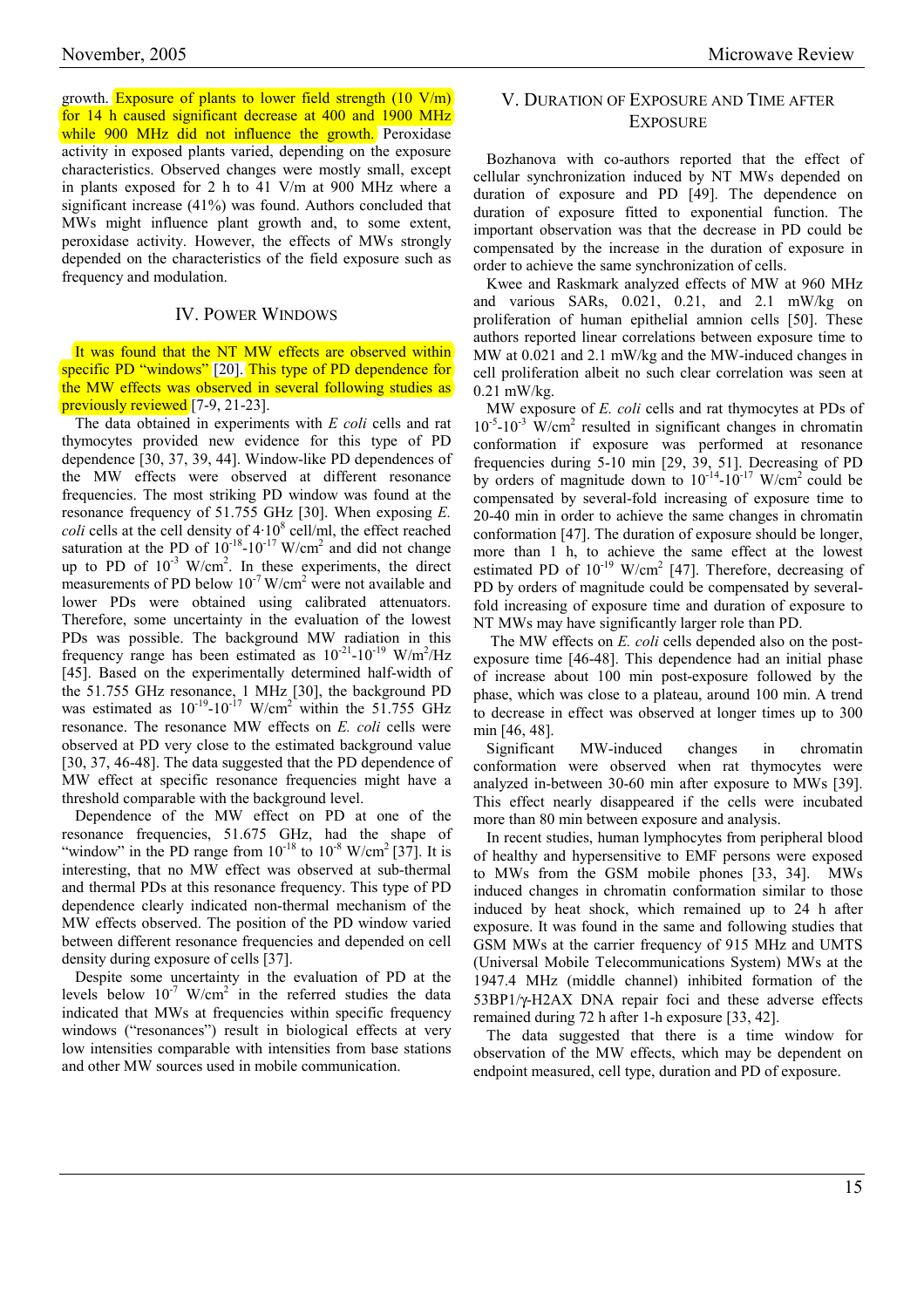## VI. INTERMITTENCE AND COHERENCE TIME OF EXPOSURE

Diem and colleagues exposed cultured human diploid fibroblasts and cultured rat granulosa cells to intermittent and continuous MWs (1800 MHz; SAR 1.2 or 2 W/kg; different modulations; during 4, 16 and 24 h; intermittent 5 min on/10 min off or continuous wave) [52]. Comet assay was applied to analyze DNA single- and double-strand breaks. MW-induced effects occurred after 16 h exposure in both cell types and after different mobile-phone modulations. The intermittent exposure showed a stronger effect than continuous exposure.

MW exposure of L929 fibroblasts was performed by the group of Litovitz [53]. MWs at 915 MHz modulated at 55, 60, or 65 Hz approximately doubled ornithine decarboxylase (ODC) activity after 8 h. Switching the modulation frequency from 55 to 65 Hz at coherence times of 1.0 s or less abolished enhancement, while times of 10 s or longer provided full enhancement. These results suggested that the microwave coherence effects are remarkably similar to those observed previously with extremely low frequency (ELF) magnetic fields by the same authors.

## VII. POLARIZATION

The effects of circularly polarized (CP) MWs were studied in *E. coli* cells at the frequencies from two frequency windows (resonances) that were identified using linearly polarized (LP) MWs, 51.62-51.84 GHz and 41.25-41.50 GHz. At the resonance frequency of 51.76 GHz, right-handed CP MWs inhibited repair of X-ray-induced DNA damages [36, 51]. In contrast to right-handed polarization, left-handed CP MWs had virtually no effect on the DNA repair, while the efficiency of LP MWs was in-between of two circular polarizations. Inversion in effectiveness of circular polarizations was observed at another resonance frequency, 41.32 GHz. In contrast to the frequency of 51.76 GHz, left-handed CP MWs at 41.32 GHz significantly inhibited DNA repair, while right polarization was almost ineffective. MWs of the same CP affected cells at several frequencies tested within each resonance, other CP being always ineffective [36, 44, 51]. Therefore, specific sign of effective CP, either left- or right-, was the attribute of each resonance. Two different types of installations, based on either spiral waveguides [51] or quarter-wave mica plates [36, 37, 44, 54, 55], were used to study the dependences of the MW effects on polarization. Similar results were observed regardless the way of producing the MWs of different polarizations.

Pre-irradiation of *E. coli* cells to X-rays inverted the sign of effective polarization [36, 44]. This inversion was observed for two different resonances, 41.32 and 51.76 GHz. Neither resonance frequencies, nor half-widths of the resonance changed during the inversions in effective CPs. The effects of left- and right-handed CP MWs become the same at 50 cGy [36]. At this dose, about one single stranded DNA break per haploid genome was induced and this dose was too low to damage significantly any cellular structure except for DNA. It is known that a nucleoid in *E. coli* cells consists of the supercoiled DNA-domains. X-ray-induced DNA breaks result

in relaxation of the DNA-domains. It is believed that the majority of DNA in living cells has a right-handed helicity (Bform) but a minor part, in order of 1 %, may alternate from the B-form in the form of left-handed helix (Z-form). Supercoiling is connected with transitions between right Bform to left Z-form in these DNA sequences. The data suggested that difference in biological effects of polarized MWs might be connected with DNA helicity and supercoiling of DNA-domains.

Supercoiling of DNA-domains is changed during cell cycle because of transcription, replication, repair, and recombination. It can also be changed by means of DNAspecific intercalators such as ethidium bromide (EtBr). EtBr changes supercoiling and facilitates the transition of DNA sequences from Z-form to B-form. Preincubation of *E. coli* AB1157 cells with EtBr inverted the effective polarization at the resonance frequency of 51.755 GHz and right-handed MWs became more effective than left polarization [54]. EtBr changed the supercoiling of DNA-domains starting at a concentration of 1 µg/ml as measured with the AVTD in different cell types including *E. coli* [30, 32, 56]. The data provided further evidence that DNA may be a target for the NT MW effects.

Investigations of NT MW effects at 15 resonances in *E. coli* cells and 2 resonances in Wistar rat thymocytes provided evidence that one of two circular polarizations is always more effective than another one [36, 37, 39, 44, 46, 51, 54, 55, 57, 58]. These data are summarized in Table 2. In all experiments, the effect of linear polarized MWs was in-between of effects of two circular polarizations.

Obviously, the difference in effects of right- and left polarizations could not be explained by heating or by mechanism dealing with "hot-spots" due to unequal SAR distribution. The data about the difference in effects of differently polarized MWs, the inversion of effective circular polarization between resonances and after irradiation of cells with X-rays and incubation with EtBr provided strong evidence for the non-thermal mechanisms of MW effects. These data indicated either an asymmetrical nature of the target for the NT MW effects, which is presumably chromosomal DNA [36], or an existence of selection rules on helicity if quantum-mechanical approach is applied [44].

#### VIII. MODULATION

There is experimental evidence for the role of modulation in the diverse biological effects of NT MW both *in vitro* and *in vivo* [28, 41, 59-68]. Examples include different types of modulation such as amplitude-, speech and phase modulations. Amplitude modulation at 16 Hz but not 60 Hz or 100 Hz modulated MW, 450 MHz, increased activity of ODC [63]. Speech-modulated 835 MHz MWs produced no effect on ODC as compared to typical signal from a TDMA (Time Division Multiple Access) digital cellular phone [60]. Phasemodulated GSM-1800 MWs (Gaussian Minimum Shift Keying, GMSK) at 1.748 GHz, induced micronuclei in human lymphocytes while CW MWs did not [64].

In the study by Gapeev and co-authors, stimulation of the respiratory burst was observed in the peritoneal neutrophils of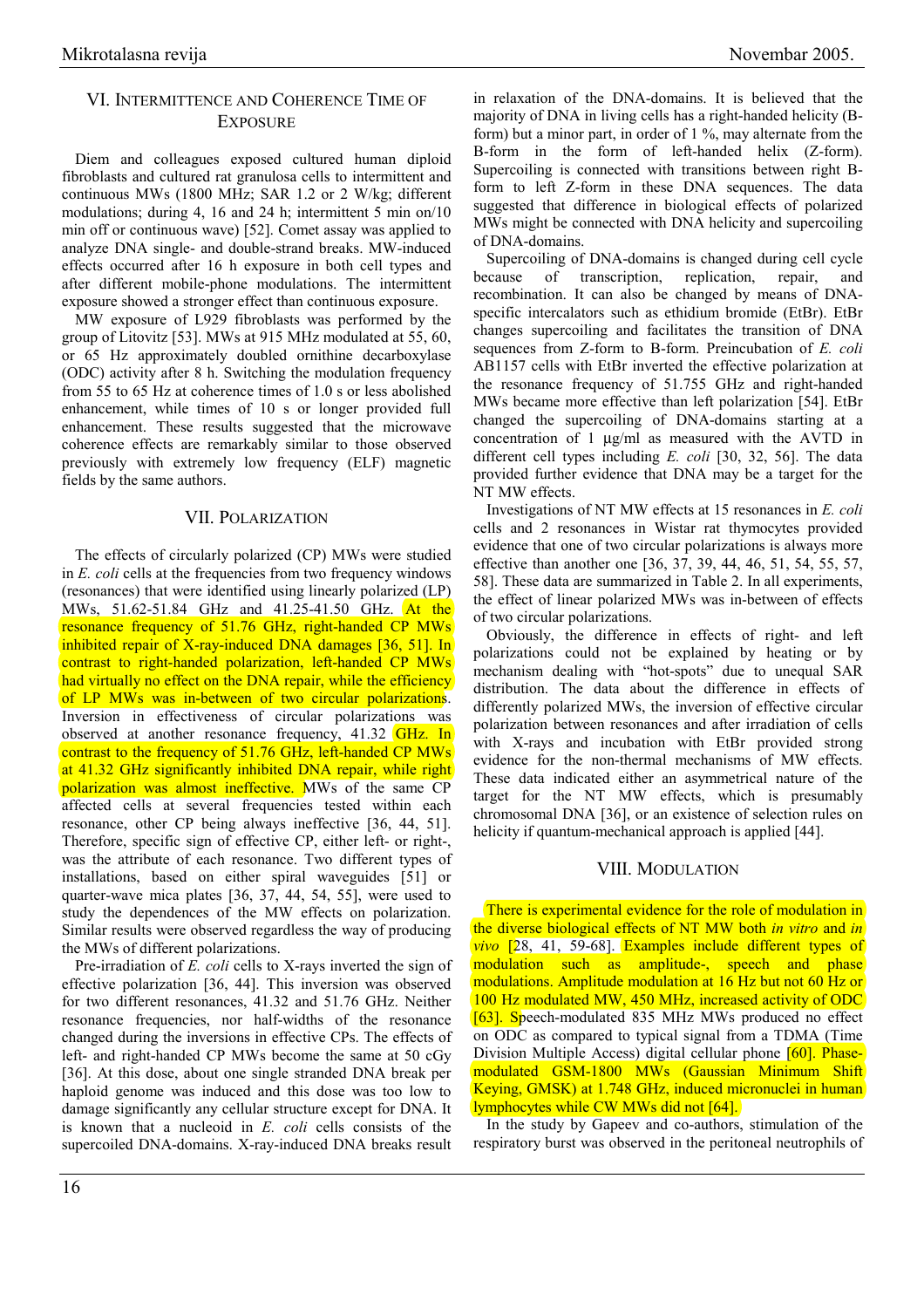mice upon modulation of MWs at 41.95 GHz, 50  $\mu$ W/cm<sup>2</sup>, with the frequency of 1 Hz [41]. Only this modulation out of four tested (0.1, 1, 16, and 50 Hz) resulted in stimulation of the respiratory burst.

Huber with coauthors investigated effects of MWs similar to those used in mobile communication, a "base-station-like" and a "handset-like" signal (10 g tissue-averaged spatial peakspecific absorption rate of 1 W/kg for both conditions), on waking regional cerebral blood flow (rCBF) in 12 healthy young men [65]. The effect depended on the spectral power in the amplitude modulation of the carrier frequency such that only "handset-like" MW exposure with its stronger lowfrequency components but not the "base-station-like" MW exposure affected rCBF. This finding supported previous observations of these authors [66] that pulse modulation of MWs is necessary to induce changes in the waking and sleep EEG, and substantiated the notion that pulse modulation is crucial for MW-induced alterations in brain physiology.

Markkanen and colleagues exposed cdc48-mutated *Saccharomyces cerevisiae* yeast cells to 900 or 872 MHz MWs, with or without exposure to ultraviolet (UV) radiation, and analyzed apoptosis [67]. Amplitude modulated (217) pulses per second) MWs significantly enhanced UV induced apoptosis in cells, but no effect was observed in cells exposed to unmodulated fields at the identical time-average SAR of 0.4 W/kg that was lower than the ICNIRP safety standards.

Persson with colleagues studied effects of MWs of 915 MHz as CW and pulse-modulated with different pulse power and at various time intervals on permeability of the bloodbrain barrier (BBB) in Fischer 344 rats [68]. Albumin and fibrinogen were demonstrated immunochemically and classified as normal versus pathological leakage. The CWpulse power varied from 0.001 W to 10 W and the exposure time from 2 min to 960 min. The frequency of pathological rats significantly increased in all exposed rats. Grouping the exposed animals according to the level or specific absorption energy (J/kg) gave significant difference in all levels above 1.5 J/kg. The exposure was 915 MHz MWs either pulse modulated at 217 Hz with 0.57 ms pulse width, at 50 Hz with 6.6 ms pulse width, or CW. The frequency of pathological rats was significantly higher in MW-exposed groups than in controls and the frequency of pathological rats after exposure to pulsed radiation was significantly less than after exposure to CW.

Significant amount of *in vivo* studies under varying parameters of exposure (intensity, frequency, exposure time, modulation, intermittence) have been performed in Russia/Soviet Union and published in Russian. Retrospective analysis of 52 Russian/Soviet *in vivo* studies with animals (mice, rats, rabbits, guinea pigs) on chronic exposure to MWs has recently been published [11]. In these studies, various endpoints were measured up to 4 month of chronic exposure including analysis of: weight of animal body, histological analysis and weight of tissues, central nervous system, arterial pressure, blood and hormonal status, immune system, metabolism and enzymatic activity, reproductive system, teratogenic and genetic effects. Based on their analysis, the authors concluded that: "exposure to modulated MWs resulted in bioeffects, which can be different from the bioeffects induced by CW MWs; exposure to modulated MWs at low intensities (non-thermal levels) could result in development of unfavorable effects; direction and amplitude of the biological response to non-thermal MW, both *in vitro* and *in vivo*, depended on type of modulation; often, but not always, modulated MWs resulted in more pronounced bioeffects than CW MW; the role of modulation was more pronounced at lower intensity levels".

One review of the Russian/Soviet studies is available in English [14]. These authors conclude that "a number of goodquality studies have convincingly demonstrated significant bioeffects of pulsed MWs. Modulation often was the factor that determined the biological response to irradiation, and reactions to pulsed and CW emissions at equal time-averaged intensities in many cases were substantially different".

In conclusion, significant amount of *in vitro* and *in vivo* studies from different research groups clearly indicated dependence of the NT MW effects on modulation.

#### IX. ELECTROMAGNETIC ENVIRONMENT

Hypothetically, background EMF might be of importance for the MW effects. This hypothesis is based on the experimental observations that SMF, ELF magnetic fields, and MWs at low intensities induced similar effects in cells under specific conditions of exposure [1, 34, 69-71]. Despite very little has been done for mechanistic explanation of such effects, there are attempts to consider the effects of EMFs in a wide frequency range in the frames of the same physical models [72-76].

Litovitz and colleagues found that the ELF magnetic noise inhibited the effects of MWs on ODC in L929 cells [61]. The ODC enhancement was found to decrease exponentially as a function of the noise root mean square amplitude. With 60 Hz amplitude-modulated MWs, complete inhibition was obtained with noise levels at or above  $2 \mu$ T. With the DAMPS (Digital Advanced Mobile Phone System) cellular phone MWs, complete inhibition occurred with noise levels at or above 5 µT. Further studies by the same group revealed that the superposition of ELF noise inhibited hypoxia de-protection caused by long term repeated exposures of chick embryos to MWs [77].

Ushakov with co-authors exposed *E. coli* cells to MWs at the PD of  $10^{-10}$  W/cm<sup>2</sup> and the frequencies of 51.675, 51.755 and 51.835 GHz [55]. In this study, cells were exposed to MWs at various values of SMF: 22, 49, 61, or 90 µT. The authors observed dependence of the MW effects on SMF during MW exposure.

If confirmed, the observations on dependence of the NT MW effects on SMF and ELF stray field would be of significant interest for further development of physical theory for the NT MW effects and development of mobile communication with minimized health risks.

#### X. CELL-TO-CELL INTERACTION IN RESPONSE TO MWS

The effects of NT MWs at the resonance frequency of 51.755 GHz on conformation of nucleoids in *E. coli* cells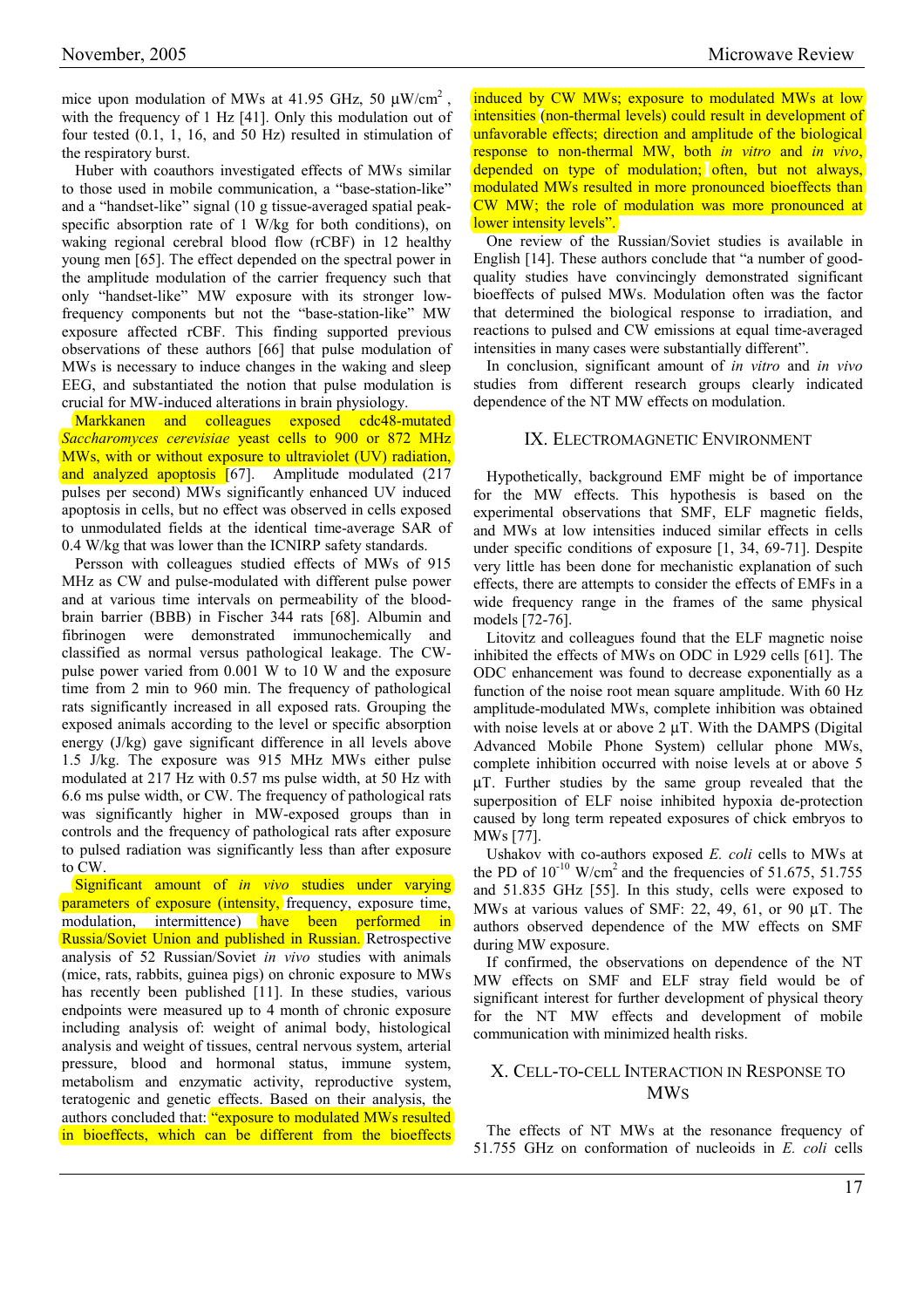were analyzed in dependence on cell density during exposure [47]. The per-cell-normalized effect of MWs increased by a factor of 4.7+0.5 on average as cell density increased by one order of magnitude, from  $4.10^7$  to  $4.10^8$  cell/ml. These data suggested a co-operative nature of cell response to MWs, which is based on cell-to-cell interaction during exposure. This suggestion was in line with the observed partial synchronization of cells after exposure to MWs.

The co-operative nature of cell response to MW at the resonance frequency of 51.755 GHz was confirmed in further studies with *E. coli* cells [30, 37, 48]. In addition, dependence of the per-cell-normalized effect on cell density was found for two other resonances, 51.675 GHz and 51.688 GHz. These data suggested that the dependence on the cell density during exposure is a general attribute of the resonance response of *E. coli* cells to NT MWs. At the cell density of  $4 \cdot 10^8$  cells/ml, the average intercellular distance was approximately 13 µm that is 10 times higher than the linear dimensions of *E. coli* cells [47, 48]. Therefore, no direct physical contact seemed to be involved in the cell-to-cell interaction. Two mechanisms, biochemical and electromagnetic, were considered to account for the co-operative nature in the resonance response to weak EMF in wide frequency range including ELF, MWs and ionizing radiation [47, 78, 79]. The first one, biochemical, is based on release of secondary chemical messengers (ions, radicals, or molecules) by those cells, which were directly targeted. Via diffusion, these messengers can induce response in other cells. The second mechanism, electromagnetic, is based on reemission of secondary photons. According to this mechanism, reemitted photons can induce response in other cells if the intercellular distance is shorter than the length of photon absorption. Our experimental data on MW effects fitted better to the electromagnetic mechanism but a combination of two mechanisms was also possible [47, 48]. In particular, radicals with prolonged lifetimes might be involved in the observed cell-to-cell communication during response to EMF [80].

The absorption length of photons with the frequencies of  $10^{12}$ -10<sup>13</sup> Hz corresponds to the intracellular distance at the cell density of  $5.\overline{10}^8$  cell/ml, at which saturation in the dependences of the EMF effects on the cell density was observed [47, 48, 80, 81]. Such photons may be involved in cell-to-cell communication according to the electromagnetic mechanism and in agreement with the prediction of Fröhlich that biosystems support coherent excitations within frequency range of  $10^{11}$ -10<sup>12</sup> Hz [40]. From this point of view, cell suspension may respond to NT MWs as a whole. In this case, the number of the exposed cells should be large enough to facilitate cell-to-cell communication during the responses to MWs at specific parameters of exposure such as frequency, modulation, and polarization. Interestingly, the cell density for saturation of both MW and ELF effects was about  $5.10^8$ cell/ml that is close to cell densities in soft tissues of eukaryotes [48, 80]. Such density of cells in the tissues may be important for regulation of living systems by electromagnetic cell-to-cell communication. Cellular membranes and DNA have been considered as possible sources of coherent excitations and photons, which may be

involved in electromagnetic cell-to-cell communication [30, 40, 80].

PD dependences of the MW effect at the 51.755 GHz resonance frequency were considerably different between two cell densities,  $4.10^7$  cells/ml and  $4.10^8$  cells/ml [30]. However, the resonance frequency of 51.755 GHz did not shift with the changes in cell density. The half-width of the 51.755 GHz resonance did not depend on cell density either. Contrary to the 51.755 GHz resonance response, the half-width of the 51.675 GHz resonance depended on cell density [37]. The data suggested that intracellular interaction during the NT MW exposures at some specific frequencies might affect subcellular targets for NT MWs. This target is presumably chromosomal DNA that is organized in the DNA-domains [36, 58, 72].

In all studies concerning dependence of the MW effects on cell density, the cells occupied a negligible part of the exposed volume and could not change the absorption of MWs even at the highest cell densities [30, 37, 47, 48]. Striking difference in the cell responses at various cell densities provided further evidence for non-thermal mechanism of the observed MW effects.

Significant MW effect on synchronization of *Saccharomyces carlsbergensis* yeast cells were observed by Golant and co-authors [82]. Exposure to MWs at 30  $\mu$ W/cm<sup>2</sup> and 46 GHz induced synchronization as measured by cell density and bud formation. Authors assumed that MWs induced cell-to-cell interaction resulting in the observed synchronization.

## XI. GENETIC BACKGROUND

We studied effects of MWs on *E. coli* cells of three isogenic strains with different length of chromosomal DNA [58]. Bacterial chromosomal DNA in N99 wild type cells was lengthened by inserting DNA from λ and λ*imm434bio10* phages. Lysogenic strains N99(λ) and N99(λ,λ*imm434bio10*) obtained were used for MW exposure along with the wild type N99 strain. The response of each strain was studied at 10-17 frequencies inside frequency ranges of 41.24-41.37 GHz and 51.69-51.795 GHz. Clear resonance responses to MWs at 10-  $10$  W/cm<sup>2</sup> were observed for each strain in both frequency ranges. Significant shifts of both resonance frequencies were found between strains (Table 3). The shifted resonances had the same amplitude and half-width as for N99 cells [58]. Upon shifting, no changes in effective circular polarization within each shifted resonance were observed (Table 3). The shifts in resonance frequencies could not be explained by activity of additional genes inserted with the phage DNA. On the other hand, the theoretical consideration based on oscillations of the DNA-domains regarding a whole nucleoid provided a good correlation between the increasing in the DNA length and the shifts in resonances [58].

A detailed analysis of MW effects on *E. coli* AB1157 cells at  $10^{-10}$  W/cm<sup>2</sup> and various frequencies revealed the resonance frequency of  $51.755 \pm 0.001$  GHz [30]. This value was statistically significantly different from the resonance frequency of 51.765+0.002 in response of *E. coli* N99 cells to MWs in the same frequency range [30]. It should be noted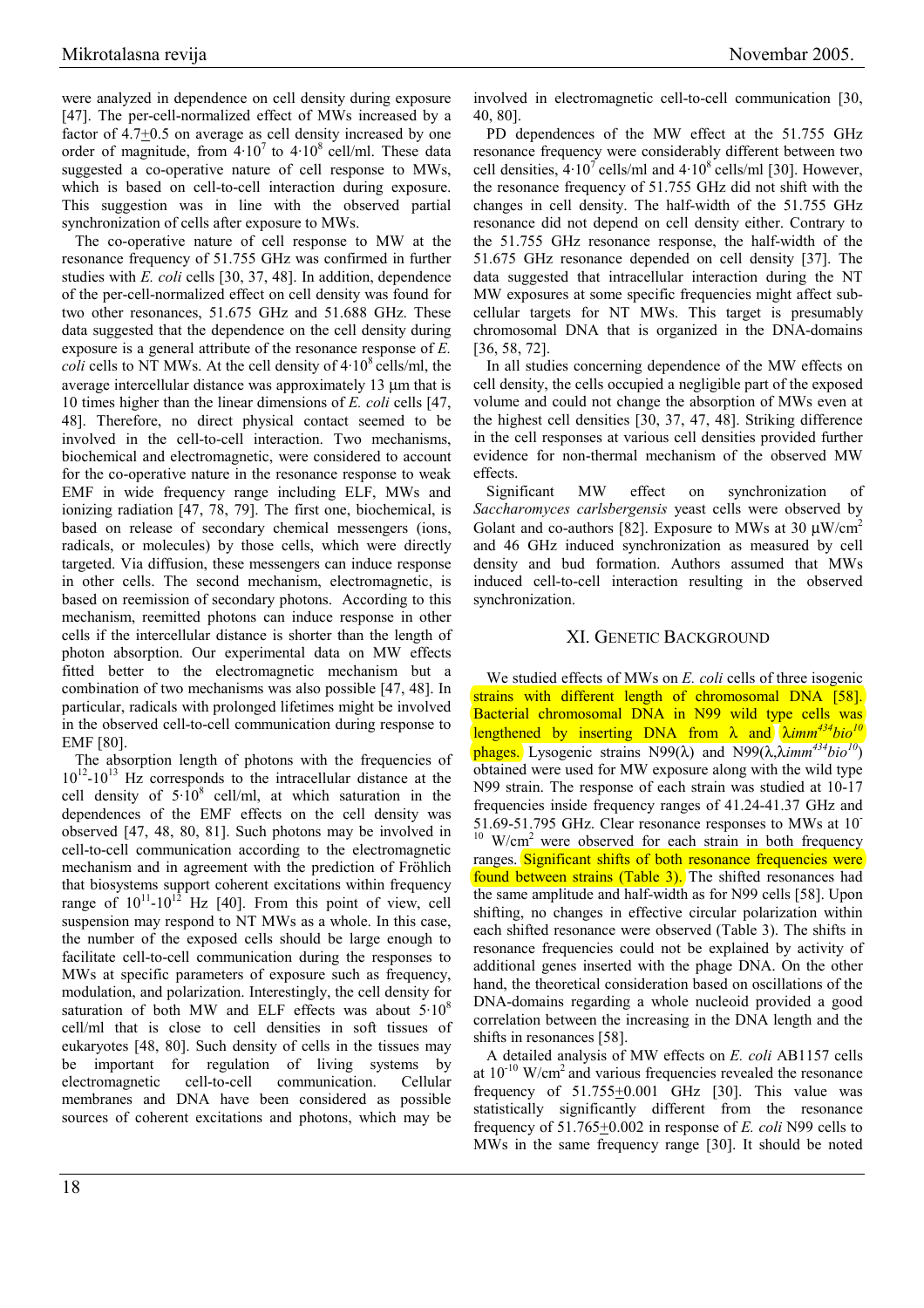that both strains, AB1157 and N99, are considered as wild type strains. Nevertheless, these strains are different in their genotypes by several specific gene markers [29, 83]. These data suggested that strains of different origin, even being considered as wild type strains, might have different resonance responses to NT MWs.

Stagg with colleagues exposed tissue cultures of transformed and normal rat glial cells to packet-modulated MWs (TDMA that conforms to the North American digital cellular telephone standard) at 836.55 MHz [84]. Results from the DNA synthesis assays differed for these two cell types. Sham-exposed and MW-exposed cultures of primary rat glial cells showed no significant differences for either log-phase or serum-starved condition. C6 glioma cells exposed to MWs at 5.9  $\mu$ W/g SAR (0.9 mW/cm<sup>2</sup>) exhibited small (20-40 %) but significant increases in 38 % of  $[^3H]$ -thymidine incorporation experiments.

Repacholi with co-authors chronically exposed wild-type mice and E mu-Pim1 transgenic mice, which are moderately predisposed to develop lymphoma spontaneously, to planewave pulse-modulated MWs at 900 MHz with a pulse repetition frequency of 217 Hz and a pulse width of 0.6 ms [85]. Incident power densities were  $2.6$ -13 W/m<sup>2</sup> and SARs were 0.008-4.2 W/kg, averaging 0.13-1.4 W/kg. The lymphoma risk was found to be significantly higher in the exposed transgenic mice. No effects were seen in the wild type mice.

Markkanen with colleagues found that MWs affected the UV-induced apoptosis in *Saccharomyces cerevisiae* yeast cells KFy437 (cdc48-mutant) but did not modify apoptosis in KFy417 (wild-type) cells [67].

Czyz with colleagues exposed pluripotent embryonic stem (ES) cells of wild-type and deficient for the tumor suppressor p53 to pulse modulated GSM MWs at 1.71 GHz [86]. Two dominant GSM modulation schemes (GSM-217 and GSM-Talk), which generate temporal changes between GSM-Basic (active during talking phases) and GSM-DTX (discontinuous transmission, which is active during listening phases thus simulating a typical conversation), were applied to the cells at and below the ICNIRP safety standards. GSM-217 MWs induced a significant upregulation of mRNA levels of the heat shock protein, hsp70 of p53-deficient ES cells differentiating in vitro, paralleled by a low and transient increase of c-jun, cmyc, and p21 levels in p53-deficient, but not in wild-type cells. Theses data substantiated the notion that the genetic background determines cellular responses to GSM MWs.

## XII. GENDER-RELATED AND INDIVIDUAL **DIFFERENCES**

There are studies indicating that MWs may exert a genderrelated influence on brain activity [87, 88]. Papageorgiou with co-authors investigated the gender-related influence of MWs, similar to that emitted by GSM900 mobile phones, on brain activity [87]. Baseline electroencephalographic (EEG) energy of males was greater than that of females, while exposure to MWs decreased EEG energy of males and increased that of females. Memory performance was invariant to MW exposure and gender influences. Smythe and Costall reported the effects

of mobile phone exposure on short- and long-term memory in male and female subjects [88]. The results showed that males exposed to an active phone made fewer spatial errors than those exposed to an active phone condition, while females were largely unaffected. These results further indicated that mobile phone exposure has functional consequences for human subjects, and these effects appear to be sex-dependent.

We analyzed effects of GSM MWs on chromatin conformation in human lymphocytes from peripheral blood [35]. The MW effects varied between individuals. 30-min] exposure to MWs at 900 and 905 MHz resulted in statistically significant condensation of chromatin in lymphocytes from one out three tested donors. This condensation was similar to effects of heat shock within the temperature window of 40- 44<sup>0</sup>C. Stronger effects of MWs were found following 1-h exposure. In replicated experiments, cells from 4 out 5 donors responded to 905 MHz. Statistically significant response to 915 MHz was observed in cells from one out five donors. Dependent on donor, condensation, 3 donors, or decondensation, 1 donor, of chromatin was found in response to 1-h exposure. The effects of MWs correlated statistically significantly with the effects of heat shock and the initial state of chromatin before exposure.

Significant individual variations in effects of GSM and UMTS MWs on chromatin conformation and 53BP1/γ-H2AX DNA repair foci in human lymphocytes were observed in further studies [33, 34, 42]. Despite some trends to different response between lymphocytes from hypersensitive to EMF subjects and matched healthy controls [34], these differences were not statistically significant between groups [33, 34, 42]. Significant variations in response of cells were observed in both hypersensitive and control groups of subjects. These studies provided unequivocal evidence that GSM and UMTS MWs induce adverse effects in lymphocytes from hypersensitive subjects. One cannot exclude that compensatory reactions are less efficient in the hypersensitive providing stronger connection of reactions to NT MWs at the cellular level with symptoms of hypersensitivity.

Zotti-Martelli with colleagues exposed peripheral blood lymphocytes from nine different healthy donors for 60, 120 and 180 min to CW MWs with a frequency of 1800 MHz and PDs of 5, 10, and 20 mW/cm<sup>2</sup> and analyzed DNA damage using micronucleus (MN) assay [89]. Both spontaneous and induced MN frequencies varied in a highly significant way among donors, and a statistically significant increase of MN, although rather low, was observed dependent on exposure time and PD. Authors concluded that MWs are able to induce MN in short-time exposures to medium PD fields. The data analysis highlighted a wide inter-individual variability in the response, which was replicated in further experiments.

## XIII. PHYSIOLOGICAL VARIABLES

The importance of physiological variables, which may include all conditions of cell culture growth such as aeration, the composition of the growth and exposure media has been previously reviewed [8].

In our investigations, *E. coli* cells were exposed to CP or LP MWs (100  $\mu$ W/cm<sup>2</sup>) at the resonance frequencies of 41.32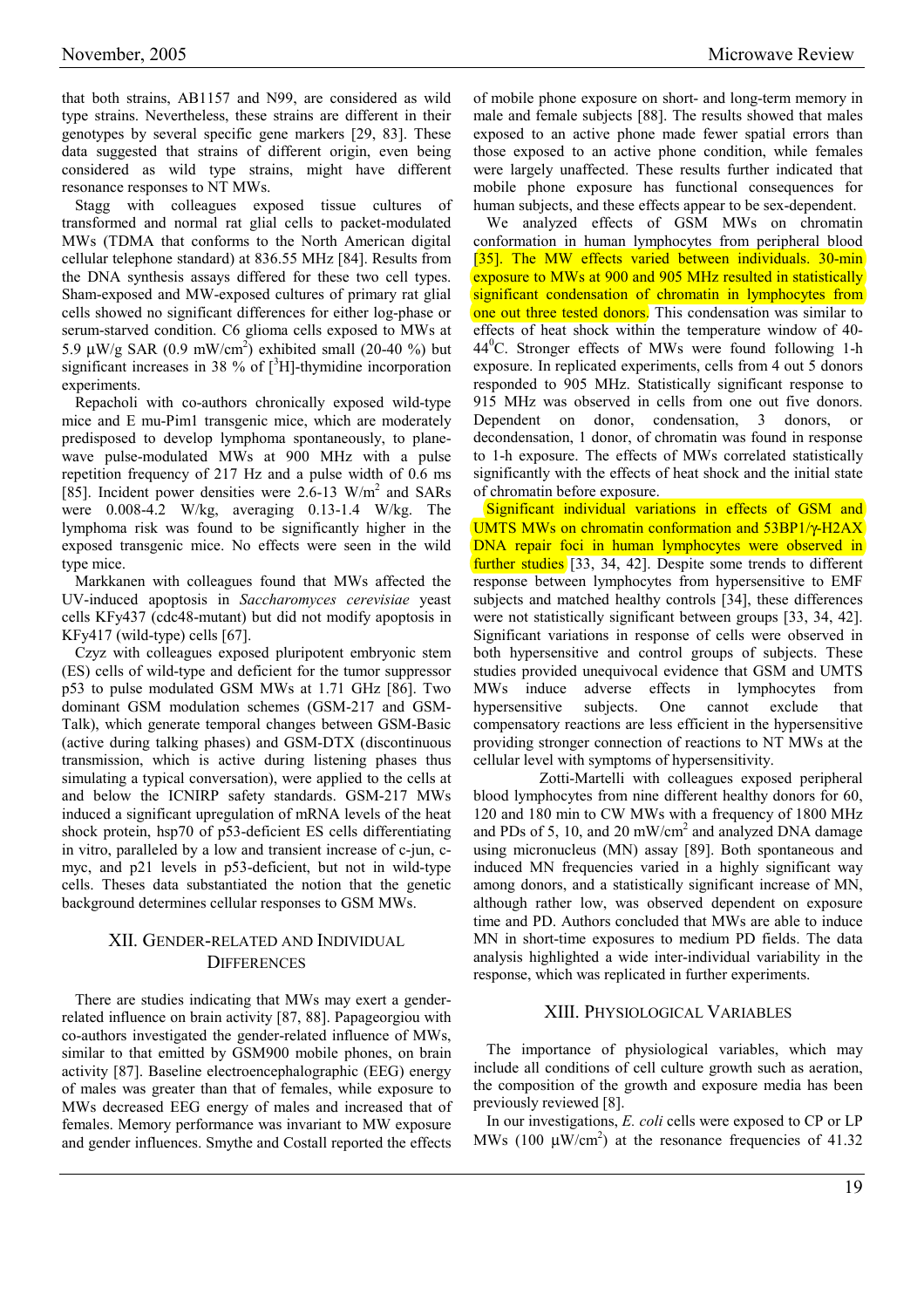GHz and 51.76 GHz [46, 47]. Both value and direction of the MW effects strongly depended on the phase of culture growth. At logarithmic phase of growth, MWs resulted in condensation of nucleoids. In contrast, MW exposure decondensed nucleoids in cells if exposure was performed at the stationary phase of growth. It is known, that the state of nucleoid condensation depends on cell activity. In stationary cells nucleoids are more condensed compared to logarithmic cells that divide actively. We concluded that MWs are able either stimulate or inhibit activity of the cells in dependence on stage of growth, stationary or logarithmic, respectively. Higher variability in effects was observed for logarithmic phase and effects were more stable for the stationary phase that is characterized by partial synchronization of cells [46, 47]. There was no effect at all if cells were exposed at the end of the logarithmic phase where the MW effects changed their direction from inhibition to stimulation [47]. Another peculiarity was observed at the very beginning of the logarithmic stage, where the condensation of chromatin induced by MWs was very weak. The AVTD data were confirmed by the electrophoretic analysis of proteins bound to DNA [46]. The main feature of the effect in the stationary phase was a decrease in the quantity of several unidentified DNA-bound proteins with molecular weights of 61, 59, 56, 26, and 15 kDa. In contrast, the main trend was an increase in some proteins, 61, 56, 51 and 43 kDa after exposure at the logarithmic phase. The decrease or increase in the level of proteins bound to DNA correlated with the observed changes in the state of nucleoids, decondensation or condensation, respectively.

The MW effects was studied both at stationary and logarithmic phase of growth during exposure to MWs in the PD range of  $10^{-18}$  to  $3.10^{-3}$  W/cm<sup>2</sup> at various cell densities [48]. Relatively weak response to MWs was observed in exponentially growing cells. Partially synchronized stationary cells were more sensitive, especially at the cell densities above  $10^8$  cell/ml. The data suggested that the co-operative responses of cells to MWs vary in dependence on phase of growth.

Recent data by Ushakov and colleagues indicated that the MW effects on *E. coli* cells depended on concentration of oxygen in the cell suspension during exposure [55]. This dependence might suggest that oxygen concentration should be indicated in order to improve reproducibility in replication studies.

## XIV. ANTIOXIDANTS AND RADICAL SCAVENGERS INHIBIT EFFECTS OF MWS

Lai and Singh described effects of MWs on the rat brain cells as measured using a microgel electrophoresis assay [90]. These effects were significantly blocked by treatment of rats either with the spin-trap compound N-tert-butyl- $\alpha$ phenylnitrone or with melatonin that is potent free radical scavenger and antioxidant [91]. These data suggested that radicals might be involved in the effects of MWs. Other groups confirmed this suggestion in further studies.

Oktem with colleagues exposed rats to MWs from GSM900 mobile phone with and without melatonin treatment [92]. Malondialdehyde (MDA), an index of lipid peroxidation, and urine N-acetyl-beta-d-glucosaminidase (NAG), a marker of renal tubular damage, were used as markers of oxidative stress-induced renal impairment. Superoxide dismutase (SOD), catalase (CAT), and glutathione peroxidase (GSH-Px) activities were studied to evaluate the changes of antioxidant status. In the MW-exposed group, while tissue MDA and urine NAG levels increased, SOD, CAT, and GSH-Px activities were reduced. Melatonin treatment inhibited these effects. The authors concluded that melatonin might exhibit a protective effect on mobile phone-induced renal impairment in rats.

Ozguner with colleagues exposed Wistar-Albino rats to MWs from GSM900 mobile phone with and without melatonin and analyzed histopathologic changes in skin [93]. MW induced increase in thickness of stratum corneum, atrophy of epidermis, papillamatosis, basal cell proliferation, granular cell layer (hypergranulosis) in epidermis and capillary proliferation. Impairment in collagen tissue distribution and separation of collagen bundles in dermis were all observed in exposed animals as compared to the control group. Most of these changes, except hypergranulosis, were prevented with melatonin treatment. The authors concluded that exposure to GSM900 MWs emitted by mobile phones caused mild skin changes and melatonin treatment could reduce these changes.

Ayata et al. analyzed the effects of 900 MHz MWs with and without melatonin on fibrosis, lipid peroxidation, and antioxidant enzymes in rat skin [94]. The levels of MDA and hydroxypyroline and the activities of SOD, GSH-Px, and CAT were. MDA and hydroxyproline levels and activities of CAT and GSH-Px were increased significantly in the exposed group without melatonin and decreased significantly in the exposed group with melatonin. SOD activity was decreased significantly in the exposed group and this decrease was not prevented by the melatonin treatment. The authors assumed that the rats irradiated with MWs suffer from increased fibrosis and lipid peroxidation and that melatonin can reduce the fibrosis and lipid peroxidation caused by MWs.

Ilhan with co-authors investigated oxidative damage in brain tissue of rats exposed to GSM900 MWs with and without pretreatment with Ginkgo biloba (Gb) [95]. MWs induced oxidative damage measured as: (i) increase in MDA and nitric oxide (NO) levels in brain tissue, (ii) decrease in brain SOD and GSH-Px activities and (iii) increase in brain xanthine oxidase and adenosine deaminase activities. These MW effects were prevented by the Gb treatment. Furthermore, Gb prevented the MW-induced cellular injury in brain tissue revealed **histopathologically**. Authors concluded that reactive oxygen species may play a role in adverse effects of GSM900 MWs and Gb prevents the MW-induced oxidative stress by affecting antioxidant enzymes activity in brain tissue.

## XV. SUMMARY OF EXPERIMENTAL STUDIES

Numerous experimental data have provided strong evidence for NT MW effects and have also indicated several regularities in these effects: dependence of frequency within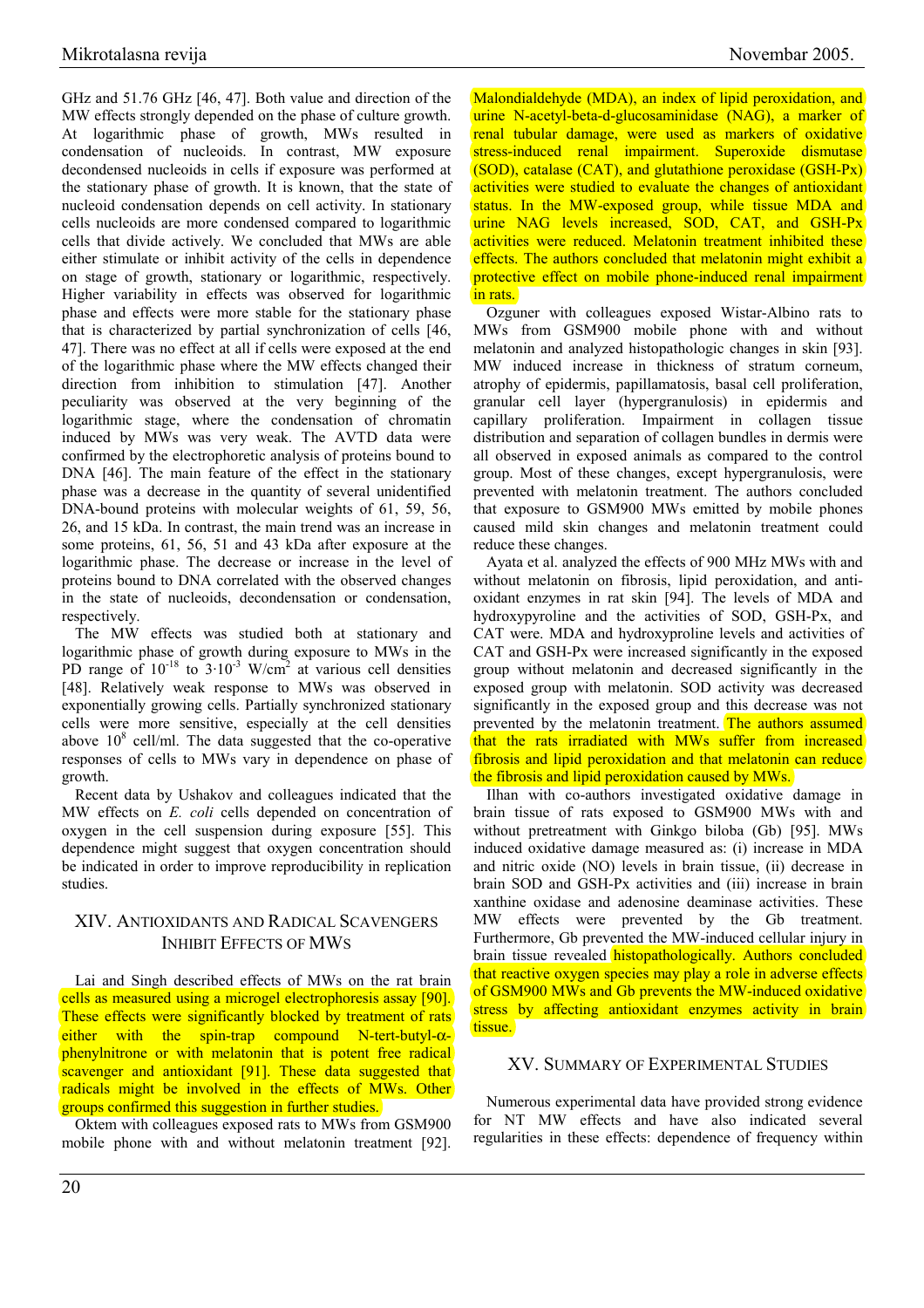specific frequency windows of "resonance-type"; dependence on modulation and polarization; dependence on intensity within specific intensity windows including super-low PDs comparable with intensities from base stations/masts; narrowing of the frequency windows with decrease in intensity; high sensitivity of the NT MW effects to the duration of exposure; dependence on cell density that suggests cell-to-cell interaction during response to NT MWs; dependence on physiological conditions during exposure and a potential of radical scavengers/antioxidants to minimize the MW effects; genomic differences can influence response to NT MWs; there are not yet confirmed observations that oxygen concentration, SMF and EMF stray field during exposure may be of importance for the effects of NT MWs.

#### XVI. REPLICATION STUDIES

Obviously, not taking into account the dependences the NT MW effects on a number of physical parameters and biological variables may result in misleading conclusions regarding the reproducibility of the NT MW effects. Especially important might be the observations that NT MWs could inhibit or stimulate the same functions dependent on conditions of exposure [2]. Under different conditions of exposure, MWs either increased or decreased the growth rate of yeast cells [8], the radiation-induced damages in mice [96], the respiratory burst in neutrophils of mice [41], the condensation of nucleoids in *E coli* cells [46, 47] and human lymphocytes [35]. Potentially bi-directional effects of MWs should be taken into account in replication studies.

Despite of considerable body of studies with NT MWs in biology, only a few studies were performed to replicate the original data on the NT MW effects. It should be noted, that these "replications" are usually not comparable with the original studies because of either missing description of important parameters of exposure or significant differences in these parameters between original study and replication.

One well-known attempt to replicate the results of Gründler was the study by Gos and co-authors [97]. No MW effects were observed in this study. However, the deviations from the Gründler's protocol might be a simple reason for poor reproducibility. For example, synchronized cells were used in studies of Gründler. Contrary to the Gründler's original protocol, Gos used exponentially growing cells. If the MW effects in yeast cells are dependent on stage of growth, cell density and intercellular interactions as it has been described for *E. coli* cells [30, 37, 46, 47], no response should be expected in the logarithmic phase of growth. Gos and colleagues used *S. cerevisiae* strain with the auxotrophy mutations for leucine and uracil*.* Gründler used the wild type strain. It might suggest another cause for the deviations between the data of Gründler and Gos. Despite orientation of SMF in respect to electric and magnetic components of MWs was the same, the values of SMF were different. The stray ELF field was 120 nT in the study by Gos, that is higher than usually observed background fields, < 50 nT. The spectral characteristics of the background fields, which were described only in the study by Gos, might be also different. In addition, the conditions of cell cultivation might vary between studies;

for example, the data on oxygen concentration in media used in both studies is not available.

Amount of already known physical and biological variables that are important for reproducibility of the NT MW effects seem to be far beyond the limits of usually controlled parameters in biological experiments. The knowledge of some of these variables is based on consistent findings following from experimental studies of different research groups. Further evaluation of variables that are important for the NT MW effects would benefit from the developing of the physical and molecular biological models for the MW effects.

Most reviews of the experimental studies do not include analysis of various biological variables and physical parameters when comparing the data on NT MW effects from different studies. As result, misleading conclusion is often made that MWs at NT levels produce no "reproducible" effects. Bearing in mind the importance of several critical physical and biological variables for reproducibility of the MW effects and based on the available replication studies, we would suggest the next analogy in response to the claims that there are no reproducible NT MW effects. These claims would be similar to a situation if one would use a TV-set with a wrong broadcasting system, for example PAL/SECAM in U.S. or NTSC in Europe, and based on seeing nothing would conclude that there is no stable TV broadcasting in U.S./Europe.

#### XVII. POSSIBLE MECHANISMS

The fundamental question is how MWs at so low intensities affect living systems? Most probably, the physical mechanisms of the NT MW effects must be based on quantum-mechanical approach and physics of non-equilibrium and nonlinear systems [40, 73, 98-100].

Analyzing theoretically our experimental data on the MW effects at super-low intensities we concluded that these effects should be considered using quantum-mechanical approach [47]. Reanalysis of our data by Binhi resulted to the same conclusion [73]. This is in line with the fundamental quantummechanical mechanism that has been suggested by Fröhlich [40]. Our data indicated also that chromosomal DNA is a target for interaction with MWs [36, 54, 58].

The length of genomic DNA is much longer than the dimension of surrounding compartment. For example, there is about 1.8 m of DNA in a human genome that is compacted in interaction with other compounds such as proteins, RNA and ions to fit into a nucleus with a characteristic diameter of 5-10 mµ. Importantly, concentration of DNA in the nuclei is higher than in crystallization solutions for DNA, 50-100 mM versus 10-30 mM DNA, respectively. Whether DNA is organized in nuclei as a liquid crystal remains to be investigated. However, it is clear that DNA in a living cell cannot be considered as an aqueous solution of DNA molecules in a thermodynamic equilibrium.

The quantum-mechanical physical model for primary interaction of MWs with DNA has been proposed [101]. We hypothesized that genomic DNA contain two different codes [78]. The first one is well-known genetic triplet code for coding the genes. The second one is a "physical code" that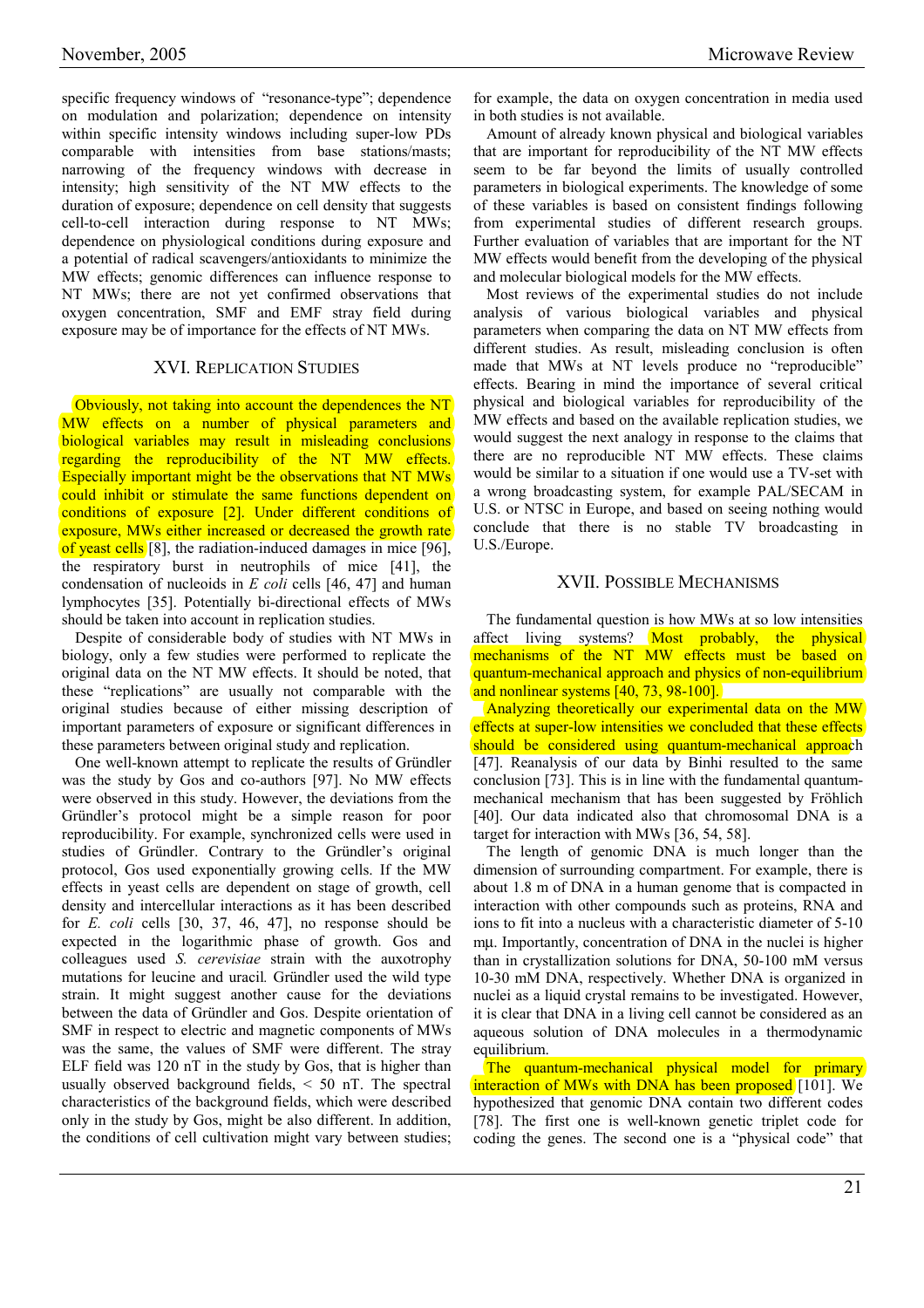determine the spectrum of natural oscillations in chromosomal DNA including electromagnetic, mechanical and acoustic oscillations, which are hypothetically responsible for regulation of gene expression at different stages of ontogenesis and for genomic rearrangements in evolution [78]. The physical model describing these coupled oscillations in chromosomal DNA has been proposed [58]. This model helps to resolve so-called C-paradox that addresses the issue of a genome size, so-called C-value. Only few percent of DNA encodes genes in almost all eukaryotic genomes. The same amount of DNA is involved in regulation of gene expression by known biochemical mechanisms. The function of the rest of DNA, which does not depend on complexity of eukaryotic species and is represented by noncoding repetitive DNA sequences, is not understood in molecular biology providing a basement for hypotheses such as "junk DNA". The function of this major part of genomic DNA became clear given that the whole genomic DNA is responsible for the creation of the natural spectrum of oscillations that is hypothetically a main characteristic of each biological species [78].

## XVIII. WERE THE REAL SIGNALS USED IN MOBILE COMMUNICATION TESTED FOR ADVERSE EFFECTS?

Based on available experimental data, it is believed that both beneficial and adverse health effects can be induced by NT MWs dependent on conditions of exposure [2-5, 7, 11, 14- 16]. In contrast to thermal effects of MWs that can be described solely by SAR/PD, several other parameters are important for the NT MW effects.

Multiple sources of mobile communication result in chronic exposure of significant part of general population to MWs at the non-thermal levels. Therefore, the ICNIRP safety standards, which are based on thermal effects in acute exposures cannot protect from the chronic exposures to NT MW from mobile communication [13].

Most of the real signals that are in use in mobile communication have not been tested so far. Very little research has been done with real signals and for durations and intermittences of exposure that are relevant to chronic exposures from mobile communication. In some studies, socalled "mobile communication-like" signals were investigated that in fact were different from the real exposures in such important aspects as intensity, carrier frequency, modulation, polarization, duration and intermittence. How relevant such studies to evaluation of adverse health effects from MWs of mobile communication is not known. For example, GSM users are exposed to MWs at different carrier frequencies during their talks. There are 124 different channels/frequencies, which are used in Europe for GSM900. They differ by 0.2 MHz in the frequency range from 890 MHz to 915 MHz. Mobile phone users are supplied by various frequencies from base stations depending on number of connected users. The base station can change the frequency during the same talk. GSM uses GMSK modulation (Gaussian Minimum Shift Keying). Contrary to GSM phones, UMTS mobile phones of the 3rd generation (3G) use essentially QPSK (Quadrature Phase Shift Keying) modulation and

irradiate wide-band signals with the bandwidth of 5 MHz. UMTS MWs may hypothetically result in a higher biological effect because of eventual "effective" frequency windows within the bands.

We tested some of the real signals from GSM900 and UMTS mobile phones. Frequency-dependent effects of GSM MWs on the DNA repair 53BP1/γ-H2AX foci and chromatin conformation in human lymphocytes were observed in replicated studies [33, 34, 42]. UMTS MWs induced significant adverse effects in human lymphocytes stronger or the same as effects of heat shock at  $41-43^{\circ}$ C and GSM MWs at the carrier frequency of 915 MHz [42]. The results obtained were in line with our hypothesis that UMTS MWs may affect cells more efficiently than GSM MWs because of the nature of signal.

## XIX. URGENT NEEDS AND FURTHER PERSPECTIVES

At present, new situation arose when significant part of general population is exposed chronically (much longer than previously investigated durations of exposures) to NT MWs from different types of mobile communication including GSM and UMTS/3G phones and base stations, WLAN (Wireless) Local Area Networks), WPAN (Wireless Personal Area Networks such as Bluetooth), DECT (Digital Enhanced (former European) Cordless Telecommunications) wireless phones. It should be anticipated that some part of population, such as children, pregnant women and groups of hypersensitive persons could be especially sensitive to the NT MW exposures. It is becoming more and more clear that the SAR concept that has been widely adopted for safety standards may not be useful alone for the evaluation of health risks from MWs of mobile communication. How the role of other exposure parameters such as frequency, modulation, polarization, duration, and intermittence of exposure should be taken into account is an urgent question to solve. Solving this question would greatly benefit from the knowledge of the physical mechanisms of the NT MW effects. The understanding of mechanisms for the NT MW effects is far away from comprehensive. Many questions remain to be addressed such as whether resonance effects of MWs depend on electromagnetic noise and SMF during exposure.

Besides fundamental importance, the development of comprehensive mechanisms is socially important for two main reasons. The first one is development of new medical treatment modalities using MWs. The second reason is accumulating evidence for adverse health effects of the NT MWs [3, 11]. So far, most laboratory and epidemiological studies did not control important features of the NT MW effects as described above and therefore, only limited conclusion regarding health effects of MWs from mobile communication can be drawn from these studies.

It should be noted that one group of epidemiologists with a long-lasting experience in studying relationship between mobile phone usage and cancer risk have consistently been concerned regarding importance of various MW signals and exposure durations [18, 102-104]. The group of Hardell was the first epidemiologic group in attempting to study separately the MW signals from cordless phones, analogue phones and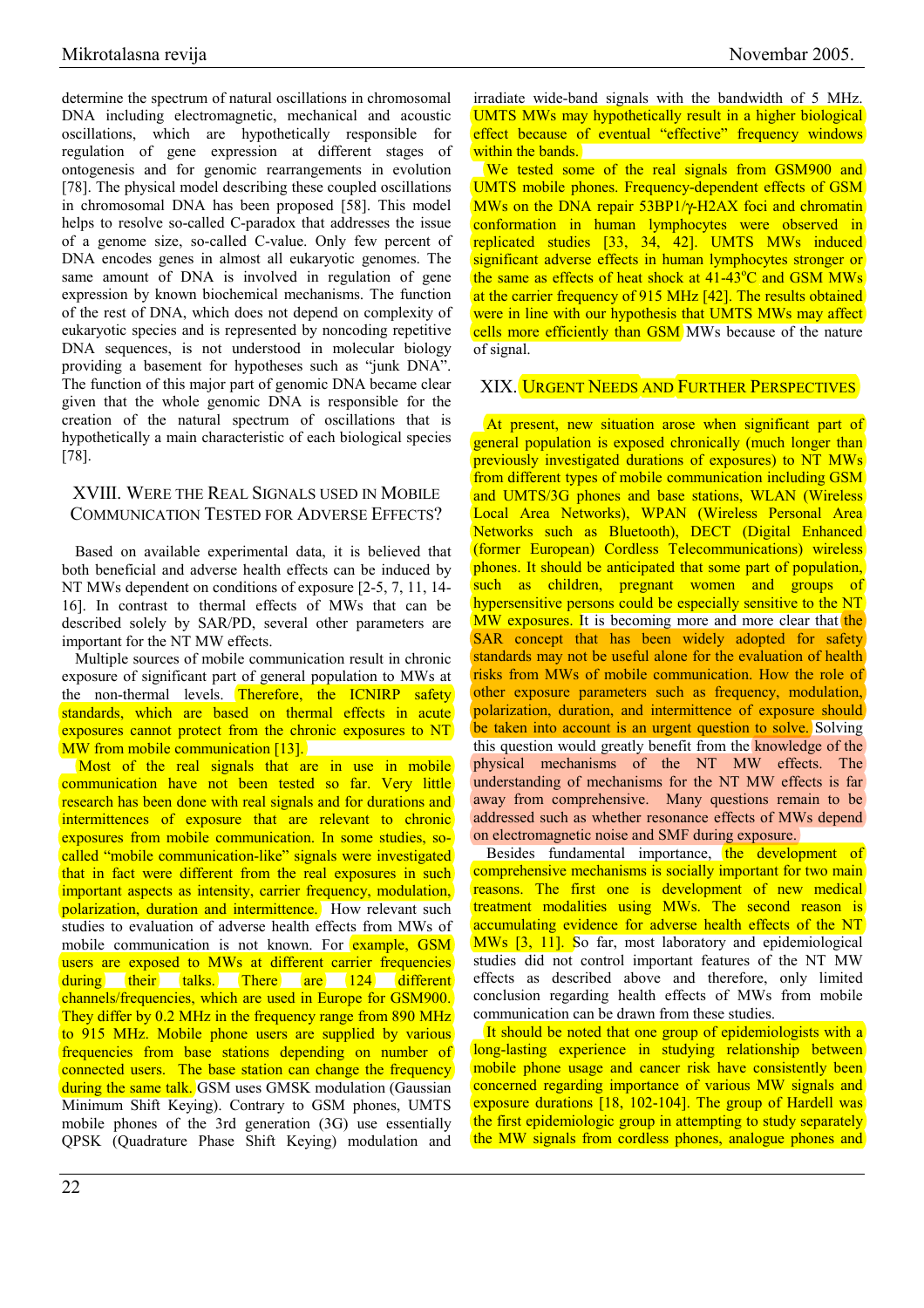digital phones. As a rule, analogue phones had the highest association with the cancer risk. Cordless phones were associated with the risk for brain tumors, acoustic neuroma, and T-cell lymphoma stronger or in the same degree as digital and analogue phones despite significantly lower SAR values were produced by cordless phones [16, 18, 103, 104]. This important result can be considered as an independent conformation, at the epidemiological level, of the observations from specially designed *in vitro* and *in vivo* studies that the NT MW effects depend not solely on SAR/PD but also on other parameters. It should be also noted that epidemiological data are controversial and methodological differences are a subject of debates between various research groups [16, 105]. However, the approach of the Hardell's group is more valid from the mechanistic point of view and this should be taken into account when comparing with results with other groups that ignore or minimize the complex dependencies of the NT MW effects on several parameters/variables [105].

The data about the effects of MWs at super low intensities and significant role of duration of exposure in these effects along with the data showing that adverse effects of NT MWs from GSM/UMTS mobile phones depend on carrier frequency and type of the MW signal suggest that MWs from basestations/masts can also produce adverse effects at prolonged durations of exposure and encourage the mechanistic *in vitro* studies using real signals from base stations/masts. Further investigations with human primary cells under well controlled conditions of exposure, including all important parameters as described above, are urgently needed to elucidate possible adverse effects of MW signals that are currently used in wireless communication, especially in new technologies such as UMTS mobile telephony.

The dependence of adverse effects of NT MWs from GSM/UMTS mobile phones on carrier frequency and type of signal should be taken into account in settings of safety standards and in planning of *in vivo* and epidemiological studies. One important conclusion stemming from the available *in vitro* and *in vivo* studies is that epidemiological studies should not be given priority before proper design of these studies will be available as based on mechanistic understanding of the NT MW effects. This conclusion is based on two principle arguments. First, it is almost impossible to select control unexposed groups because whole population in many countries is exposed to wide range of MW signals from various sources such as mobile phones and base stations/masts of various kinds, WLAN, WPAN, DECT wireless phones and given that duration of exposure (must be at least 10 years for cancer latency period) may be more important for the adverse health effects of NT MWs than PD/SAR. Second, the adverse effects of "detrimental" signals

are masked because people are exposed to various signals/frequencies including non-effective or even hypothetically beneficial. From this point of view, current epidemiological studies are either inconclusive, if results are negative, or underestimate significantly the hazard of using specific signals, if results are positive.

The joining of efforts of scientific groups within national or international programs is needed for mechanistic studies of the NT MW effects. To be based on the available science regarding biological action of NT MWs, this joining should involve scientists having long-lasting experience in studying the NT MW effects. Otherwise, misleading conclusions or inconclusive results may be expected.

RNCNIRP proposed that guidelines for NT MWs should be further developed by studies based on the next priorities [12]: (1) Acute and chronic bioeffects of real MW signals as currently in use (GSM, UMTS/3G phones and base stations…) should be tested in experiments with primary human cells and animals;  $(2)$  Studies with volunteers under controlled conditions of chronic exposures. Complains by phone users cannot be used for objective evaluation of health effects from mobile phones. There is a need for correlation of these complains with the data obtained in studies using the objective criteria. The data from the acute exposures of volunteers have very limited value because possible accumulation of effects during real chronic exposures is not evaluated. (3) Development of reliable and relevant methods to control personal exposures. (4) Epidemiological investigations of the postponed adverse health effects on various functions of organism and diseases including neurodegenerative diseases and cancer.

Because NT MWs affect not only brain cells, but also blood cells [33-35, 64], skin and fibroblasts [52, 53, 93, 106], stem cells [86, 107], reproductive organs and sperm quality [108- 110] the using of hands-free cannot minimize all adverse health effects. Possibilities to minimize the adverse effects of NT MWs using various biophysical and biochemical approaches should be studied.

Identification of those signals and frequency channels/bands for mobile communication, which do not affect human cells, is needed as a high priority task for the development of safe mobile communication.

#### ACKNOWLEDGEMENTS

Financial support of the Swedish Council for Working Life and Social Research, the Swedish Radiation Protection Authority, the Russian Foundation for Basic Research is gratefully acknowledged.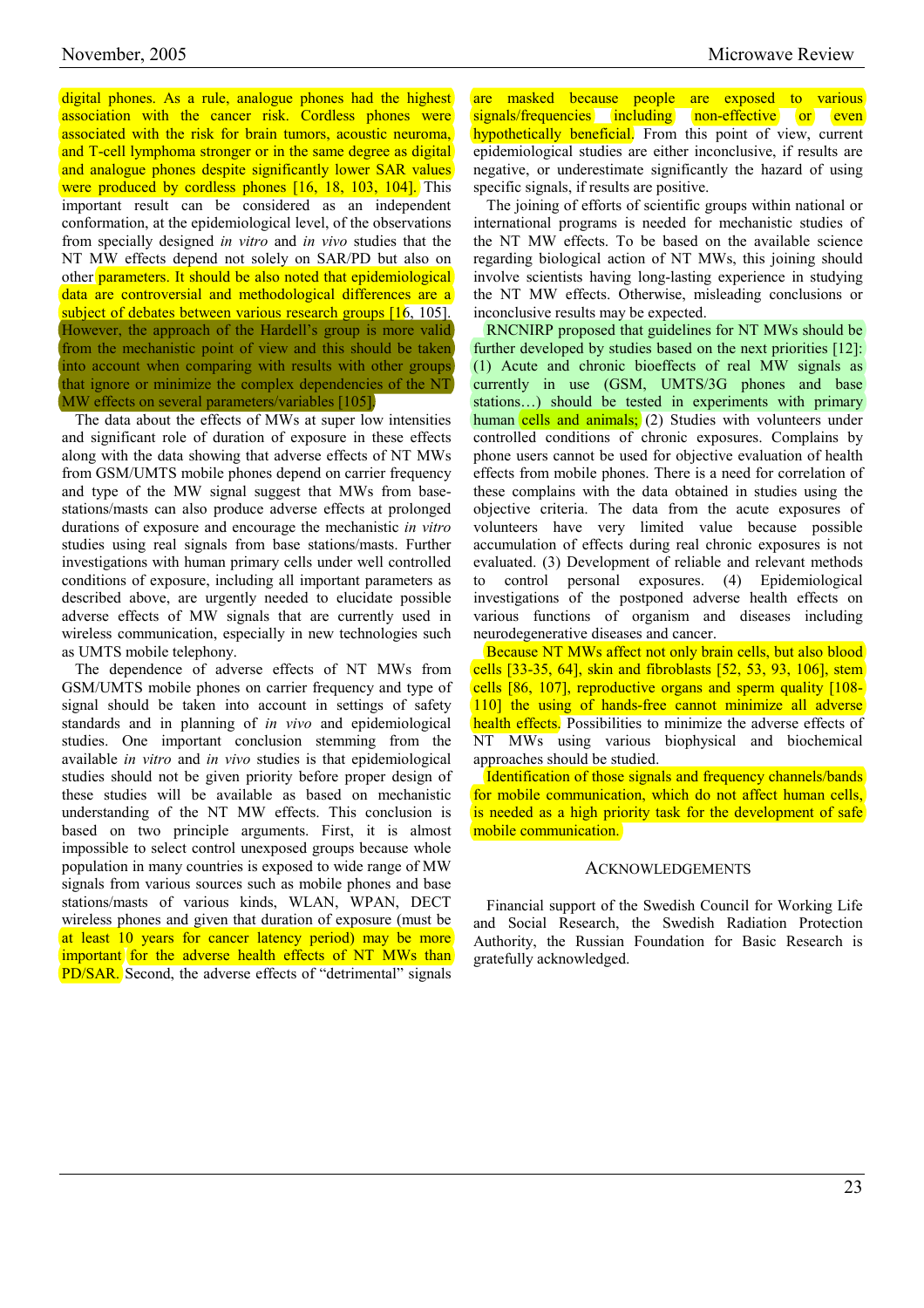## TABLE1

EXAMPLES OF DIVERSE BIOLOGICAL EFFECTS OF NT MWS IN THE FREQUENCY RANGE AS USED IN MOBILE COMMUNICATION

| Objects                                                                      | <b>Effects</b>                                                                                                              | Reference |
|------------------------------------------------------------------------------|-----------------------------------------------------------------------------------------------------------------------------|-----------|
| Preloaded synaptosomes                                                       | Changes in calcium efflux                                                                                                   | [28]      |
| Reuber H35 hepatoma cells                                                    | Ornithine decarboxylase (ODC)                                                                                               | [63]      |
| Rat brain cells                                                              | DNA breaks as measured with comet assay                                                                                     | $[91]$    |
| AMA human epithelial cells                                                   | Cell proliferation                                                                                                          | $[111]$   |
| Human lymphocytes                                                            | 53BP1/y-H2AX DNA repair foci                                                                                                | $[33]$    |
| Human lymphocytes                                                            | Changes in chromatin conformation similar to $[35]$<br>stress                                                               |           |
| Fisher rats                                                                  | Nerve cell damage                                                                                                           | $[112]$   |
| Healthy young men                                                            | Regional cerebral blood flow                                                                                                | [65]      |
| Soil<br>nematode Caenorhabditis Stress response<br>elegans                   |                                                                                                                             | $[113]$   |
| Human peripheral blood cultures Micronucleus frequency                       |                                                                                                                             | [64]      |
| Embryonic stem (ES) cells                                                    | Gene expression                                                                                                             | [86]      |
| Human diploid fibroblasts                                                    | DNA single- and double-strand breaks                                                                                        | $[52]$    |
| Peritoneal neutrophils of mice                                               | Respiratory burst induced by calcium ionophore <sup>[41]</sup><br>A23187 and phorbol ester 12-myristate 13-acetate<br>(PMA) |           |
| L929 fibroblasts                                                             | Ornithine decarboxylase (ODC)                                                                                               | [61]      |
| <b>Fisher</b> rats                                                           | Blood-brain barrier permeability                                                                                            | [68]      |
| Human epithelial amnion cells                                                | Heat shock proteins                                                                                                         | $[114]$   |
| Chick forebrain tissue                                                       | Efflux of calcium ions                                                                                                      | $[115]$   |
| Mouse embryonic stem cells                                                   | Transient increase of DNA double-strand breaks                                                                              | $[107]$   |
| Saccharomyces cerevisiae yeast Enhanced UV induced apoptosis<br>cells KFy437 |                                                                                                                             | $[67]$    |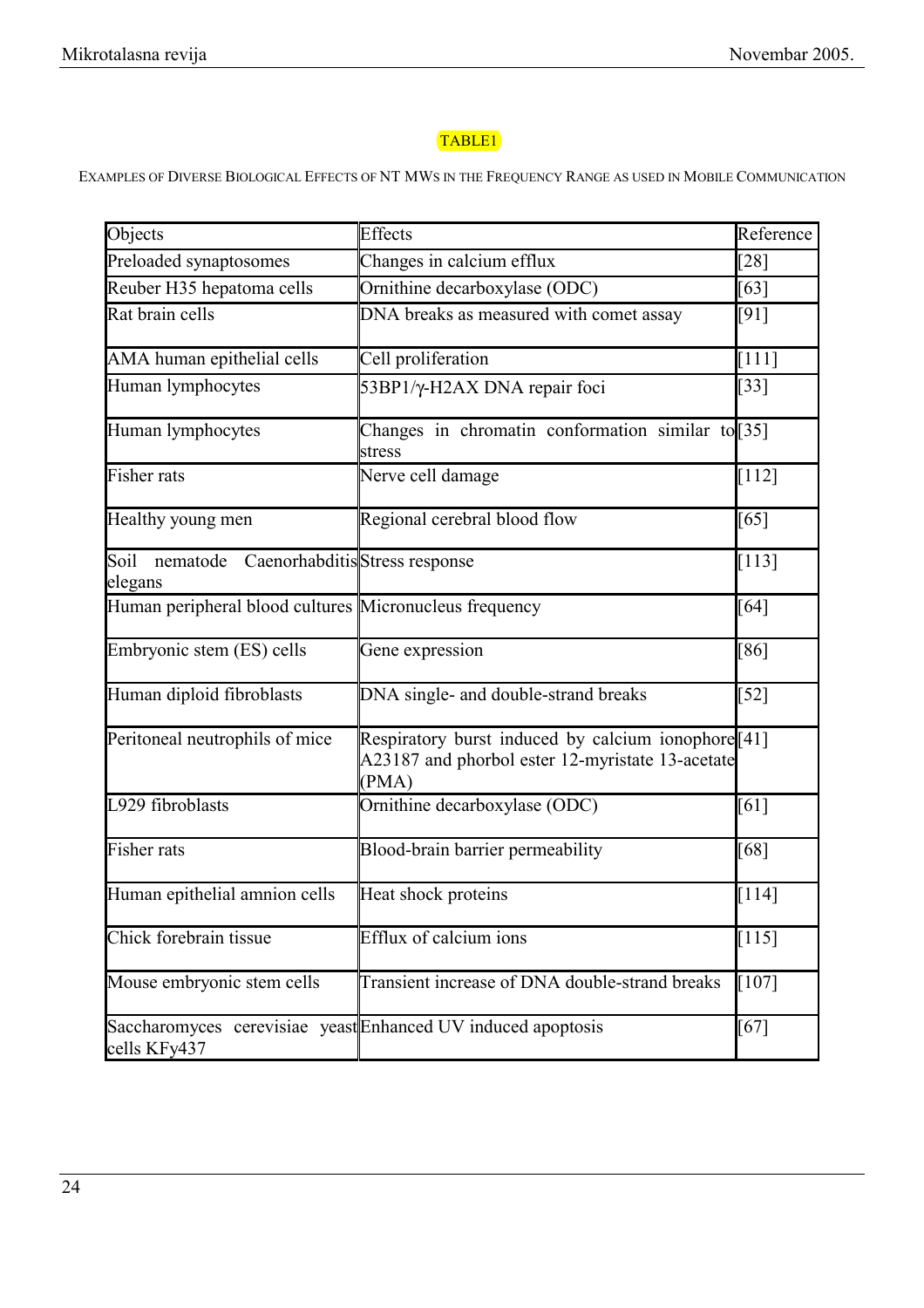## TABLE 2

#### SUMMARY OF THE POLARIZATION STUDIES. NT MWS AFFECTED NUCLEOIDS IN *E. COLI* CELLS AND WISTAR RAT THYMOCYTES WITHIN SPECIFIC FREQUENCY WINDOWS (RESONANCES). EACH RESONANCE WAS CHARACTERIZED BY A SPECIFIC CP (RIGHT- OR LEFT-HANDED) THAT WAS EFFECTIVE, WHILE ANOTHER CP WAS NOT.

| Cells                                                     | Resonance frequency, GHz | Effective circular polarization |
|-----------------------------------------------------------|--------------------------|---------------------------------|
| E. coli K12 N99(λ,λimm <sup>434</sup> bio <sup>10</sup> ) | 41.277+0.002             | Right-handed                    |
| Wistar rat thymocytes                                     | 41.303+0.001             | Right-handed                    |
| E. coli K12 N99 $(\lambda)$                               | 41.305+0.001             | Right-handed                    |
| E. coli K12 AB1157                                        | $41.32 + 0.01$           | Right-handed                    |
| E. coli K12 N99                                           | 41.324+0.001             | Right-handed                    |
| Wistar rat thymocytes                                     | $41.61 + 0.01$           | Left-handed                     |
| E. coli K12 AB1157                                        | 51.425+0.001             | Left-handed                     |
| E. coli K12 AB1157                                        | 51.575+0.001             | Right-handed                    |
| E. coli K12 AB1157                                        | 51.675+0.001             | Left-handed                     |
| E. coli K12 N99(λ,λimm <sup>434</sup> bio <sup>10</sup> ) | 51.723+0.001             | Left-handed                     |
| E. coli K12 N99 $(\lambda)$                               | 51.740+0.001             | Left-handed                     |
| E. coli K12 AB1157                                        | 51.755+0.001             | Left-handed                     |
| E. coli K12 N99                                           | 51.765+0.002             | Left-handed                     |
| E. coli K12 AB1157                                        | 51.805+0.002             | Right-handed                    |
| E. coli K12 AB1157                                        | 51.835+0.005             | Left-handed                     |
| E. coli K12 AB1157                                        | 51.857+0.001             | Left-handed                     |
| E. coli K12 AB1157                                        | 51.955+0.001             | Right-handed                    |

## TABLE 3

GENOMIC DIFFERENCES INFLUENCED RESPONSE OF CELLS TO MWS. EXPERIMENTALLY DETERMINED RESONANCE FREQUENCIES, EFFECTIVE CP, AND SHIFTS BETWEEN RESONANCES FOR THREE *E. COLI* STRAINS, N99, N99(λ), AND N99(λ*,*λ*I*P*<sup>434</sup>*<sup>P</sup> *BIO10*), WHICH WERE ISOGENIC BUT DIFFERENT IN THE LENGTH OF GENOME.

| Frequency band              | E. coli strain<br>and<br>genome length, Mb: | N99<br>4.20      | $N99(\lambda)$<br>4.249 | N99 $(\lambda, \lambda i^{434} bio10)$<br>4.286 |
|-----------------------------|---------------------------------------------|------------------|-------------------------|-------------------------------------------------|
| 41.240-41.370<br><b>GHz</b> | Resonance frequency,<br>GHz:                | $41.324 + 0.001$ | $41.305 \pm 0.001$      | 41.277 ± 0.002                                  |
|                             | Effective circular<br>polarization:         | Right-handed     | Right-handed            | Right-handed                                    |
|                             | Shift in respect to N99,<br>MHz:            | $\theta$         | $19+2$                  | $47 + 4$                                        |
| 51.690-51.795<br><b>GHz</b> | Resonance frequency,<br>GHz:                | $51.765 + 0.002$ | $51.740 + 0.001$        | $51.723 + 0.001$<br>GHz                         |
|                             | Effective circular<br>polarization:         | Left-handed      | Left-handed             | Left-handed                                     |
|                             | Shift in respect to N99,<br>MHz:            | $\theta$         | $25 + 3$                | $42 + 3$                                        |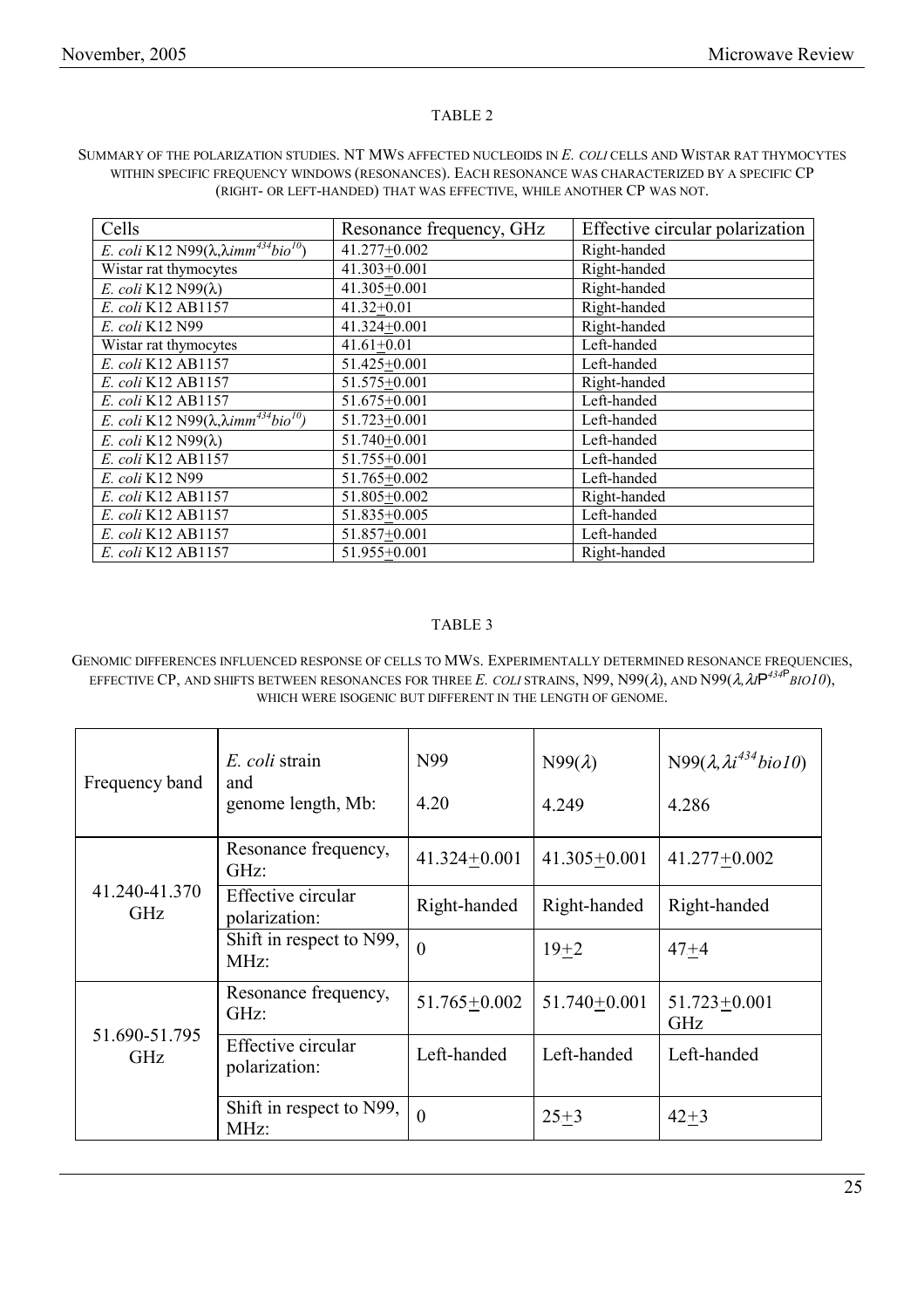#### **REFERENCES**

- [1] I. Y. Belyaev, V. S. Shcheglov, E. D. Alipov, and V. L. Ushakov, "Non-thermal effects of extremely high frequency microwaves on chromatin conformation in cells in vitro: dependence on physical, physiological and genetic factors," *IEEE Transactions on Microwave Theory and Techniques*, vol. 48, pp. 2172-2179, 2000.
- [2] A. G. Pakhomov, Y. Akyel, O. N. Pakhomova, B. E. Stuck, and M. R. Murphy, "Current state and implications of research on biological effects of millimeter waves: a review of the literature," *Bioelectromagnetics*, vol. 19, pp. 393-413, 1998.
- [3] H. Lai, "Biological effects of radiofrequency electromagnetic field," in *Encyclopedia of Biomaterials and Biomedical Engineering*, G. E. Wnek and G. L. Bowlin, Eds. New York, NY: Marcel Decker, in press, 2005.
- [4] O. V. Betskii, N. D. Devyatkov, and V. V. Kislov, "Low intensity millimeter waves in medicine and biology," *Crit Rev Biomed Eng*, vol. 28, pp. 247-268, 2000.
- [5] W. R. Adey, "Cell and molecular biology associated with radiation fields of mobile telephones," in *Review of Radio Science, 1996-1999*, W. R. Stone and S. Ueno, Eds. Oxford: Oxford University Press, 1999, pp. 845-872.
- [6] S. Banik, S. Bandyopadhyay, and S. Ganguly, "Bioeffects of microwave - a brief review," *Bioresour Technol*, vol. 87, pp. 155-159, 2003.
- [7] N. D. Devyatkov, M. B. Golant, and O. V. Betskij, *Peculiarities of usage of millimeter waves in biology and medicine (in Russian)*. Moscow: IRE RAN, 1994.
- [8] W. Gründler, V. Jentzsch, F. Keilmann, and V. Putterlik, "Resonant cellular effects of low intensity microwaves," in *Biological Coherence and Response to External Stimuli*, H. Frölich, Ed. Berlin: Springer-Verlag, 1988, pp. 65-85.
- [9] V. D. Iskin, *Biological effects of millimeter waves and correlation method of their detection (in Russian)*. Kharkov: Osnova, 1990.
- [10] Y. G. Grigoriev, "Role of modulation in bioeffects of electromagnetic fields (summary of Russian studies) (review in Russian)," *Annals of the Russian National Committee for Non-Ionizing Radiation Protection*, 2004.
- [11] Y. G. Grigoriev, V. S. Stepanov, V. N. Nikitina, N. B. Rubtcova, A. V. Shafirkin, and A. L. Vasin, "ISTC Report. Biological effects of radiofrequency electromagnetic fields and the radiation guidelines. Results of experiments performed in Russia/Soviet Union," Institute of Biophysics, Ministry of Health, Russian Federation, Moscow 2003.
- [12] Y. Grigoriev, V. Nikitina, N. Rubtcova, L. Pokhodzey, O. Grigoriev, I. Belyaev, and A. Vasin, "The Russian National Committee on Non-Ionizing Radiation Protection (RNCNIRP) and the radiation guidelines," presented at Transparency Forum for Mobile Telephone Systems, Stockholm, 2005.
- [13] ICNIRP, "ICNIRP Guidelines. Guidelines for limiting exposure to time-varying electric, magnetic, and electromagnetic fields (up to 300 GHz)," *Health Physics*, vol. 74, pp. 494-522, 1998.
- [14] A. G. Pakhomov and M. B. Murphy, "Comprehensive review of the research on biological effects of pulsed radiofrequency radiation in Russia and the former Soviet Union," in *Advances in Electromagnetic Fields in Living System*, vol. 3, J. C. Lin, Ed. New York: Kluwer Academic/Plenum Publishers, 2000, pp. 265-290.
- [15] S. P. Sit'ko, "The 1st All-Union Symposium with International Participation "Use of Millimeter

Electromagnetic Radiation in Medicine"." Kiev, Ukraine, USSR: TRC Otklik, 1989, pp. 298.

- [16] M. Kundi, K. Mild, L. Hardell, and M. O. Mattsson, "Mobile telephones and cancer - a review of epidemiological evidence," *J Toxicol Environ Health B Crit Rev*, vol. 7, pp. 351-384, 2004.
- [17] S. Lonn, A. Ahlbom, P. Hall, and M. Feychting, "Mobile phone use and the risk of acoustic neuroma," *Epidemiology*, vol. 15, pp. 653-659, 2004.
- [18] L. Hardell, M. Eriksson, M. Carlberg, C. Sundström, and K. Hansson Mild, "Use of cellular or cordless telephones and the risk for non-Hodgkin's lymphoma," *Int Arch Occup Environ Health*, vol. DOI 10.1007/s00420-005-0003-5, 2005.
- [19] R. L. Vilenskaya, A. Z. Smolyanskaya, V. G. Adamenko, Z. N. Buldasheva, E. A. Gelvitch, M. B. Golant , and D. Y. Goldgaber, "Induction of the lethal colicin synthesis in E. coli K12 C600 (E1) by means the millimeter radiation (in Russian)," *Bull. Eksperim. Biol. Med.*, vol. 4, pp. 52-54, 1972.
- [20] N. D. Devyatkov, "Influence of electromagnetic radiation of millimeter range on biological objects (in Russian)," *Usp Fiz Nauk*, pp. 453-454, 1973.
- [21] M. B. Golant, "Resonance effect of coherent millimeter-band electromagnetic waves on living organisms (in Russian)," *Biofizika*, vol. 34, pp. 1004-1014, 1989.
- [22] E. Postow and M. L. Swicord, "Modulated fields and "window" effects," in *CRC Handbook of Biological Effects of Electromagnetic Fields*, C. Polk and E. Postow, Eds. Boca Raton, FL: CRC Press, 1986, pp. 425-460.
- [23] I. Y. Belyaev, "Some biophysical aspects of the genetic effects of low intensity millimeter waves," *Bioelectrochem Bioenerg*, vol. 27, pp. 11-18, 1992.
- [24] C. F. Blackman, S. G. Benane, W. T. Joines, M. A. Hollis, and D. E. House, "Calcium-ion efflux from brain tissue: power-density versus internal field-intensity dependencies at 50-MHz RF radiation," *Bioelectromagnetics*, vol. 1, pp. 277- 283, 1980.
- [25] C. F. Blackman, S. G. Benane, J. A. Elder, D. E. House, J. A. Lampe, and J. M. Faulk, "Induction of calcium-ion efflux from brain tissue by radiofrequency radiation: effect of sample number and modulation frequency on the powerdensity window," *Bioelectromagnetics*, vol. 1, pp. 35-43, 1980.
- [26] W. T. Joines and C. F. Blackman, "Power density, field intensity, and carrier frequency determinants of RF-energyinduced calcium-ion efflux from brain tissue," *Bioelectromagnetics*, vol. 1, pp. 271-275, 1980.
- [27] W. R. Adey, S. M. Bawin, and A. F. Lawrence, "Effects of weak amplitude-modulated microwave fields on calcium efflux from awake cat cerebral cortex," *Bioelectromagnetics*, vol. 3, pp. 295-307, 1982.
- [28] S. Lin-Liu and W. R. Adey, "Low frequency amplitude modulated microwave fields change calcium efflux rates from synaptosomes," *Bioelectromagnetics*, vol. 3, pp. 309-322, 1982.
- [29] I. Y. Belyaev, Y. D. Alipov, V. S. Shcheglov, and V. N. Lystsov, "Resonance effect of microwaves on the genome conformational state of E. coli cells," *Z Naturforsch [C]*, vol. 47, pp. 621-627, 1992.
- [30] I. Y. Belyaev, V. S. Shcheglov, Y. D. Alipov, and V. A. Polunin, "Resonance effect of millimeter waves in the power range from 10(-19) to 3 x 10(-3) W/cm2 on Escherichia coli cells at different concentrations," *Bioelectromagnetics*, vol. 17, pp. 312-321, 1996.
- [31] I. Y. Belyaev and M. Harms-Ringdahl, "Effects of gamma rays in the 0.5-50-cGy range on the conformation of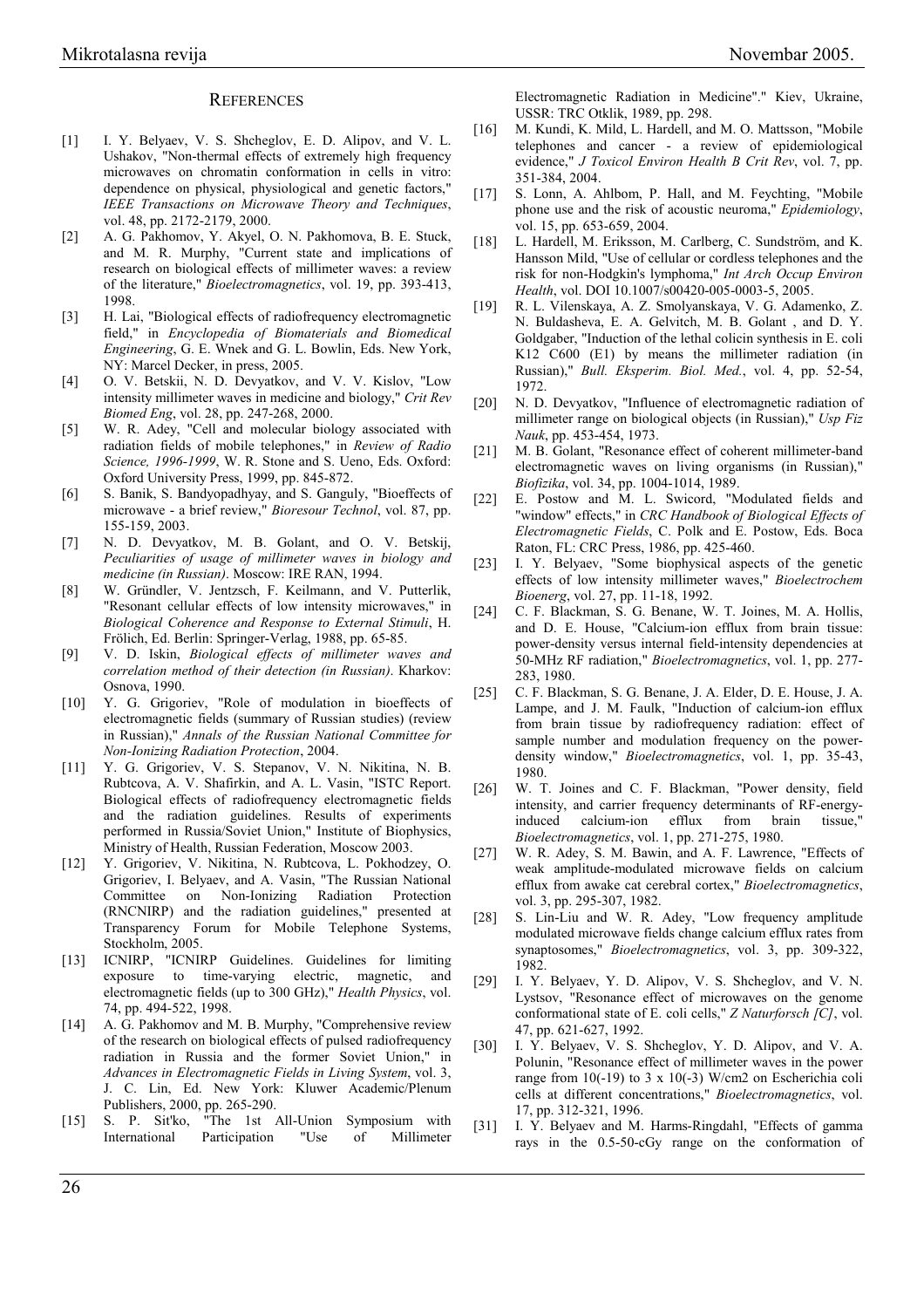chromatin in mammalian cells," *Radiat Res*, vol. 145, pp. 687-693, 1996.

- [32] I. Y. Belyaev, Y. D. Alipov, and M. Harms-Ringdahl, "Effects of zero magnetic field on the conformation of chromatin in human cells," *Biochim Biophys Acta*, vol. 1336, pp. 465-473, 1997.
- [33] E. Markova, L. Hillert, L. Malmgren, B. R. Persson, and I. Y. Belyaev, "Microwaves from GSM Mobile Telephones Affect 53BP1 and gamma-H2AX Foci in Human Lymphocytes from Hypersensitive and Healthy Persons," *Environ Health Perspect*, vol. 113, pp. 1172-1177, 2005.
- [34] I. Y. Belyaev, L. Hillert, M. Protopopova, C. Tamm, L. O. Malmgren, B. R. R. Persson, G. Selivanova, and M. Harms-Ringdahl, "915 MHz microwaves and 50 Hz magnetic field affect chromatin conformation and 53BP1 foci in human lymphocytes from hypersensitive and healthy persons," *Bioelectromagnetics*, vol. 26, pp. 173-184, 2005.
- [35] R. Sarimov, L. O. G. Malmgren, E. Markova, B. R. R. Persson, and I. Y. Belyaev, "Non-thermal GSM microwaves affect chromatin conformation in human lymphocytes similar to heat shock," *IEEE Transactions on Plasma Science*, vol. 32, pp. 1600-1608, 2004.
- [36] I. Y. Belyaev, Y. D. Alipov, and V. S. Shcheglov, "Chromosome DNA as a target of resonant interaction between Escherichia coli cells and low-intensity millimeter waves," *Electro- and Magnetobiology*, vol. 11, pp. 97- 108, 1992.
- [37] V. S. Shcheglov, I. Y. Belyaev, V. L. Ushakov, and Y. D. Alipov, "Power-dependent rearrangement in the spectrum of resonance effect of millimeter waves on the genome conformational state of E. coli cells," *Electro- and Magnetobiology*, vol. 16, pp. 69-82, 1997.
- [38] W. Gründler, "Intensity- and frequency-dependent effects of microwaves on cell growth rates," *Bioelectrochem Bioenerg*, vol. 27, pp. 361-365, 1992.
- [39] I. Y. Belyaev and V. G. Kravchenko, "Resonance effect of low-intensity millimeter waves on the chromatin conformational state of rat thymocytes," *Z Naturforsch [C]*, vol. 49, pp. 352-358, 1994.
- [40] H. Fröhlich, "Long-range coherence and energy storage in biological systems," *Int J Quantum Chem*, vol. 2, pp. 641- 652, 1968.
- [41] A. B. Gapeev, V. S. Iakushina, N. K. Chemeris, and E. E. Fesenko, "Modulated extremely high frequency electromagnetic radiation of low intensity activates or inhibits respiratory burst in neutrophils depending on modulation frequency (in Russian)," *Biofizika*, vol. 42, pp. 1125-1134, 1997.
- [42] I. Y. Belyaev, E. Markova, L. Hillert, L. O. G. Malmgren, and B. R. R. Persson, "Non-thermal microwaves from UMTS and GSM mobile phones result in long-lasting effects on DNA repair 53BP1/gamma-H2AX foci in human lymphocytes," *Nature Medicine, submitted*, 2005.
- [43] M. Tkalec, K. Malaric, and B. Pevalek-Kozlina, "Influence of 400, 900, and 1900 MHz electromagnetic fields on Lemna minor growth and peroxidase activity," *Bioelectromagnetics*, vol. 26, pp. 185-193, 2005.
- [44] I. Y. Belyaev, V. S. Shcheglov, and Y. D. Alipov, "Selection rules on helicity during discrete transitions of the genome conformational state in intact and X-rayed cells of E.coli in millimeter range of electromagnetic field," in *Charge and Field Effects in Biosystems*, vol. 3, D. D. Shillady, Ed.: Birkhauser, 1992, pp. 115- 126.
- [45] N. D. Kolbun and V. E. Lobarev, "Problems of bioinformational interaction in millimeter range (in

Russian)." *Kibernet Vychislitelnaya Tekhnika*, vol. 78, pp. 94- 99, 1988.

- [46] I. Y. Belyaev, V. S. Shcheglov, Y. D. Alipov, and S. P. Radko, "Regularities of separate and combined effects of circularly polarized millimeter waves on E. coli cells at different phases of culture growth," *Bioelectrochem Bioenerg*, vol. 31, pp. 49-63, 1993.
- [47] I. Y. Belyaev, Y. D. Alipov, V. S. Shcheglov, V. A. Polunin, and O. A. Aizenberg, "Cooperative response of Escherichia Coli cells to the resonance effect of millimeter waves at super low intensity," *Electro- and Magnetobiology*, vol. 13, pp. 53- 66, 1994.
- [48] V. S. Shcheglov, E. D. Alipov, and I. Y. Belyaev, "Cell-tocell communication in response of E. coli cells at different phases of growth to low-intensity microwaves," *Biochim Biophys Acta*, vol. 1572, pp. 101-106, 2002.
- [49] T. P. Bozhanova, A. K. Bryukhova, and M. B. Golant, "About possibility to use coherent radiation of extremely high frequency for searching differences in the state of living cells," in *Medical and biological aspects of millimeter wave radiation of low intensity*, vol. 280 p, N. D. Devyatkov, Ed. Fryazino: IRE, Academy of Science, USSR, 1987, pp. 90-97.
- [50] S. Kwee and P. Raskmark, "Changes in cell proliferation due to environmental non-ionizing radiation. 2. Microwave radiation," *Bioelectrochem Bioenerg*, vol. 44, pp. 251-255, 1998.
- [51] I. Y. Belyaev, V. S. Shcheglov, and Y. D. Alipov, "Existence" of selection rules on helicity during discrete transitions of the genome conformational state of E.coli cells exposed to lowlevel millimeter radiation," *Bioelectrochem Bioenerg*, vol. 27, pp. 405-411, 1992.
- [52] E. Diem, C. Schwarz, F. Adlkofer, O. Jahn, and H. Rudiger, "Non-thermal DNA breakage by mobile-phone radiation (1800 MHz) in human fibroblasts and in transformed GFSH-R17 rat granulosa cells in vitro," *Mutat Res*, vol. 583, pp. 178-183, 2005.
- [53] T. A. Litovitz, D. Krause, M. Penafiel, E. C. Elson, and J. M. Mullins, "The role of coherence time in the effect of microwaves on ornithine decarboxylase activity," *Bioelectromagnetics*, vol. 14, pp. 395-403, 1993.
- [54] V. L. Ushakov, V. S. Shcheglov, I. Y. Belyaev, and M. Harms-Ringdahl, "Combined effects of circularly polarized microwaves and ethidium bromide on E . coli cells," *Electroand Magnetobiology*, vol. 18, pp. 233-242, 1999.
- [55] V. L. Ushakov, E. A. Alipov, V. S. Shcheglov, and I. Y. Belyaev, "Pecularities of non-thermal effects of microwaves in the frequency range of 51-52 GHz on E. coli cells," *Biofizika, submitted*, 2005.
- [56] I. Y. Belyaev, S. Eriksson, J. Nygren, J. Torudd, and M. Harms-Ringdahl, "Effects of ethidium bromide on DNA loop organisation in human lymphocytes measured by anomalous viscosity time dependence and single cell gel electrophoresis," *Biochim Biophys Acta*, vol. 1428, pp. 348- 356, 1999.
- [57] Y. D. Alipov, I. Y. Belyaev, V. G. Kravchenko, V. A. Polunin, and V. S. Shcheglov, "Experimental justification for generality of resonant response of prokaryotic and eukaryotic cells to MM waves of super-low intensity," *Physics of the Alive*, vol. 1, pp. 72-80, 1993.
- [58] I. Y. Belyaev, Y. D. Alipov, V. A. Polunin, and V. S. Shcheglov, "Evidence for dependence of resonant frequency of millimeter wave interaction with Escherichia coli Kl2 cells on haploid genome length," *Electro- and Magnetobiology*, vol. 12, pp. 39-49, 1993.
- [59] B. Veyret, C. Bouthet, P. Deschaux, R. de Seze, M. Geffard, J. Joussot-Dubien, M. le Diraison, J. M. Moreau, and A.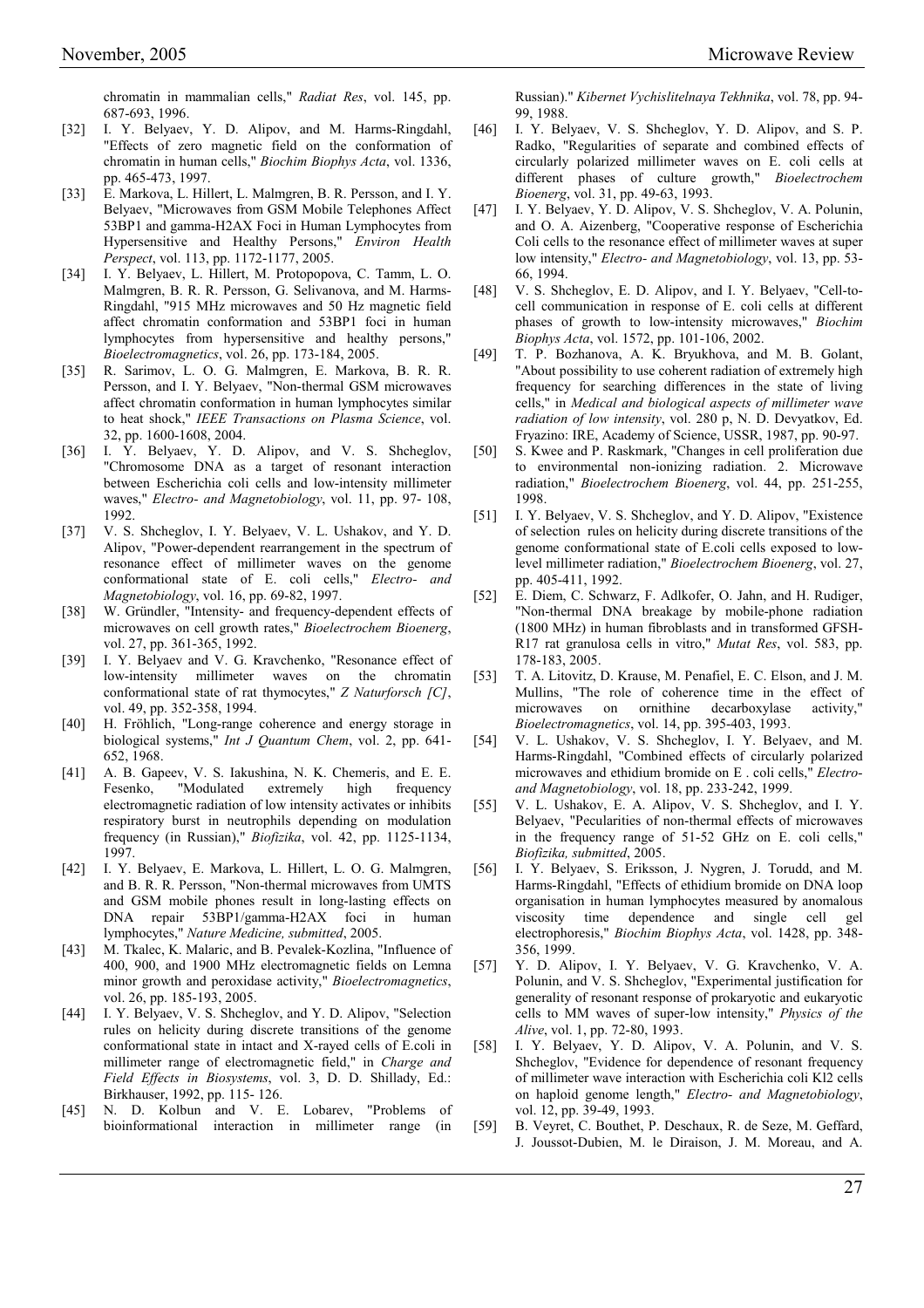Caristan, "Antibody responses of mice exposed to low-power microwaves under combined, pulse-and-amplitude modulation," *Bioelectromagnetics*, vol. 12, pp. 47-56, 1991.

- [60] L. M. Penafiel, T. Litovitz, D. Krause, A. Desta, and J. M. Mullins, "Role of modulation on the effect of microwaves on ornithine decarboxylase activity in L929 cells," *Bioelectromagnetics*, vol. 18, pp. 132-141, 1997.
- [61] T. A. Litovitz, L. M. Penafiel, J. M. Farrel, D. Krause, R. Meister, and J. M. Mullins, "Bioeffects induced by exposure to microwaves are mitigated by superposition of ELF noise," *Bioelectromagnetics*, vol. 18, pp. 422-430, 1997.
- [62] C. V. Byus, R. L. Lundak, R. M. Fletcher, and W. R. Adey, "Alterations in protein kinase activity following exposure of cultured human lymphocytes to modulated microwave fields," *Bioelectromagnetics*, vol. 5, pp. 341-351, 1984.
- [63] C. V. Byus, K. Kartun, S. Pieper, and W. R. Adey, "Increased ornithine decarboxylase activity in cultured cells exposed to low energy modulated microwave fields and phorbol ester tumor promoters," *Cancer Res*, vol. 48, pp. 4222-4226, 1988.
- [64] G. d'Ambrosio, R. Massa, M. R. Scarfi, and O. Zeni, "Cytogenetic damage in human lymphocytes following GMSK phase modulated microwave exposure, *Bioelectromagnetics*, vol. 23, pp. 7-13, 2002.
- [65] R. Huber, V. Treyer, J. Schuderer, T. Berthold, A. Buck, N. Kuster, H. P. Landolt, and P. Achermann, "Exposure to pulse-modulated radio frequency electromagnetic fields affects regional cerebral blood flow," *Eur J Neurosci*, vol. 21, pp. 1000-1006, 2005.
- [66] R. Huber, V. Treyer, A. A. Borbely, J. Schuderer, J. M. Gottselig, H. P. Landolt, E. Werth, T. Berthold, N. Kuster, A. Buck, and P. Achermann, "Electromagnetic fields, such as those from mobile phones, alter regional cerebral blood flow and sleep and waking EEG," *J Sleep Res*, vol. 11, pp. 289- 295, 2002.
- [67] A. Markkanen, P. Penttinen, J. Naarala, J. Pelkonen, A. P. Sihvonen, and J. Juutilainen, "Apoptosis induced by ultraviolet radiation is enhanced by amplitude modulated radiofrequency radiation in mutant yeast cells," *Bioelectromagnetics*, vol. 25, pp. 127-133, 2004.
- [68] B. R. R. Persson, L. G. Salford, and A. Brun, "Blood-Brain Barrier permeability in rats exposed to electromagnetic fields used in wireless communication," *Wireless Networks*, vol. 3, pp. 455-461, 1997.
- [69] V. N. Binhi, Y. D. Alipov, and I. Y. Belyaev, "Effect of static magnetic field on E. coli cells and individual rotations of ionprotein complexes," *Bioelectromagnetics*, vol. 22, pp. 79-86, 2001.
- [70] I. Y. Belyaev, E. D. Alipov, and M. Harms-Ringdahl, "Effects of weak ELF on E. coli cells and human lymphocytes: role of genetic, physiological and physical parameters," in *Electricity and Magnetism in Biology and Medicine*, F. Bersani, Ed. NY: Kluwer Academic, 1999, pp. 481-484.
- [71] I. Y. Belyaev and E. D. Alipov, "Frequency-dependent effects of ELF magnetic field on chromatin conformation in Escherichia coli cells and human lymphocytes," *Biochim Biophys Acta*, vol. 1526, pp. 269-276, 2001.
- [72] A. Y. Matronchik and I. Y. Belyaev, "Model of slow nonuniform rotation of the charged DNA domain for effects of microwaves, static and alternating magnetic fields on conformation of nucleoid in living cells," presented at Fröhlich Centenary International Symposium "Coherence and Electromagnetic Fields in Biological Systems (CEFBIOS-2005)", Prague, Czech Republic, 2005.
- [73] V. N. Binhi, *Magnetobiology: Underlying Physical Problems*. San Diego: Academic Press, 2002.
- [74] A. I. Matronchik, E. D. Alipov, and I. I. Beliaev, "A model of phase modulation of high frequency nucleoid oscillations in reactions of E. coli cells to weak static and low-frequency magnetic fields (in Russian)," *Biofizika*, vol. 41, pp. 642-649, 1996.
- [75] A. Chiabrera, B. Bianco, J. J. Caufman, and A. A. Pilla, "Quantum dynamics of ions in molecular crevices under electromagnetic exposure," in *Electromagnetics in Medicine and Biology*, C. T. Brighton and S. R. Pollack, Eds. San Francisco: San Francisco Press, 1991, pp. 21-26.
- [76] A. Chiabrera, B. Bianco, E. Moggia, and J. J. Kaufman, "Zeeman-Stark modeling of the RF EMF interaction with ligand binding," *Bioelectromagnetics*, vol. 21, pp. 312-24, 2000.
- [77] A. Di Carlo, N. White, F. Guo, P. Garrett, and T. Litovitz, "Chronic electromagnetic field exposure decreases HSP70 levels and lowers cytoprotection," *J Cell Biochem*, vol. 84, pp. 447-454, 2002.
- [78] I. Y. Belyaev, "Biological effects of low dose ionizing radiation and weak electromagnetic fields," in *7th Workshop on Microdosimetry*, S. G. Andreev, Ed. Suzdal: MIFI Publisher, 1993, pp. 128-146.
- [79] E. D. Alipov, V. S. Shcheglov, R. M. Sarimov, and I. Y. Belyaev, "Cell-density dependent effects of low-dose ionizing radiation on E. coli cells," *Radiats Biol Radioecol*, vol. 43, pp. 167-171, 2003.
- [80] I. Y. Belyaev, Y. D. Alipov, and A. Y. Matronchik, "Cell density dependent response of E. coli cells to weak ELF magnetic fields," *Bioelectromagnetics*, vol. 19, pp. 300-309, 1998.
- [81] I. Y. Belyaev, Y. D. Alipov, A. Y. Matronchik, and S. P. Radko, "Cooperativity in E. coli cell response to resonance effect of weak extremely low frequency electromagnetic field," *Bioelectrochem Bioenerg*, vol. 37, pp. 85-90, 1995.
- [82] M. B. Golant, A. P. Kuznetsov, and T. P. Bozhanova, "The mechanism of synchronizing yeast cell cultures with EHFradiation (in Russian)," *Biofizika*, vol. 39, pp. 490-495, 1994.
- [83] K. V. Lukashevsky and I. Y. Belyaev, "Switching of prophage lambda genes in Escherichia coli by millimeter waves," *Medical Science Research*, vol. I8, pp. 955-957, 1990.
- [84] R. B. Stagg, W. J. Thomas, R. A. Jones, and W. R. Adey, "DNA synthesis and cell proliferation in C6 glioma and primary glial cells exposed to a 836.55 MHz modulated radiofrequency field," *Bioelectromagnetics*, vol. 18, pp. 230- 236, 1997.
- [85] M. H. Repacholi, A. Basten, V. Gebski, D. Noonan, J. Finnie, and A. W. Harris, "Lymphomas in E mu-Pim1 transgenic mice exposed to pulsed 900 MHZ electromagnetic fields," *Radiat Res*, vol. 147, pp. 631-640, 1997.
- [86] J. Czyz, K. Guan, Q. Zeng, T. Nikolova, A. Meister, F. Schonborn, J. Schuderer, N. Kuster, and A. M. Wobus, "High frequency electromagnetic fields (GSM signals) affect gene expression levels in tumor suppressor p53-deficient embryonic stem cells," *Bioelectromagnetics*, vol. 25, pp. 296- 307, 2004.
- [87] C. C. Papageorgiou, E. D. Nanou, V. G. Tsiafakis, C. N. Capsalis, and A. D. Rabavilas, "Gender related differences on the EEG during a simulated mobile phone signal," *Neuroreport*, vol. 15, pp. 2557-2560, 2004.
- [88] J. W. Smythe and B. Costall, "Mobile phone use facilitates memory in male, but not female, subjects," *Neuroreport*, vol. 14, pp. 243-246, 2003.
- [89] L. Zotti-Martelli, M. Peccatori, V. Maggini, M. Ballardin, and R. Barale, "Individual responsiveness to induction of micronuclei in human lymphocytes after exposure in vitro to